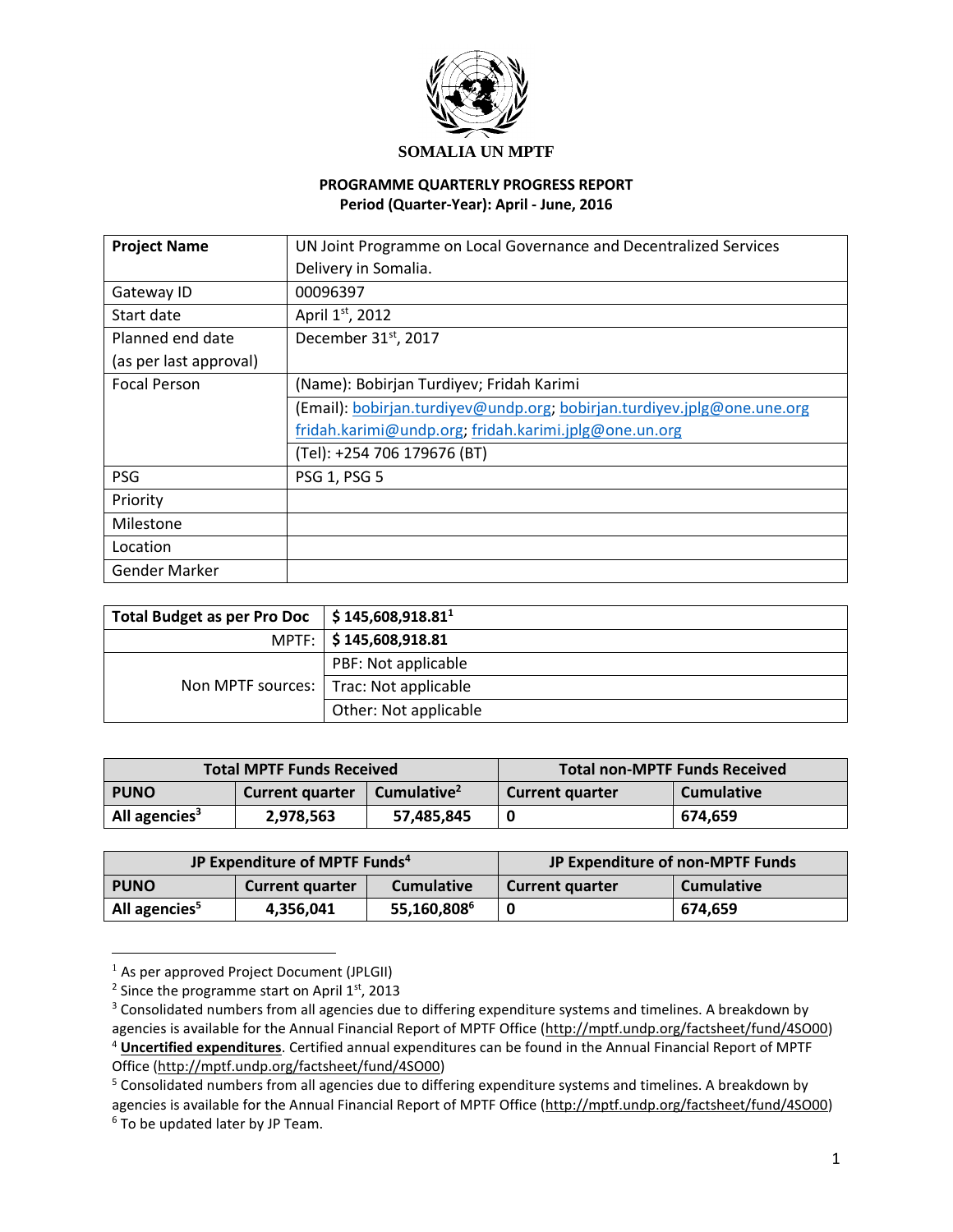

## **Acronyms**

AG – Accountant General or Auditor General AIMS – Accounting Information Management System ALGPL– Association of Local Government in Puntland ALGSL– Association of Local Government in Somaliland AWP – Annual Work Plan AWP&B – Annual Work Plan and Budget BIMS – Billing Information Management System BRA – Banadir Region Administration CE – Civic Education CMG – Community Monitoring Groups CSI – Civil Service Institute DDF – District Development Framework FGS – Federal Government of Somalia FMIS – Federal Ministry of Interior and Security HRM – Human Resource Management IMCLG/IMC –Inter-Ministerial Committee on Local Governance ISWA – Interim South-West Administration JPLG – Joint Programme on Local Governance LDF – Local Development Fund LG – Local Governance/government LGI – Local Government Institute LGPF – Local Government Finance Policy MoE – Ministry of Education MoF – Ministry of Finance MoH – Ministry of Health MoI – Ministry of Interior MoIFA – Ministry of Interior and Federal Affairs MoWSFA – Ministry of Women, Social and Family Affairs MoWDFA – Ministry of Women Development & Family Affairs

MPTF – Multi-partner Trust Fund NUPC – National Urban Planning Committee NLF – National Leadership Forum PEM – Public Participatory Planning and Expenditure Management PICD – Participatory Integrated Community Development PSGS – Peace and State-building Goals PASWEN – Puntland State Agency for Water Energy and Natural Resources PHA – Puntland Highways Authority PIDAM – Puntland Institute for Development of Administration and Management PICD – Participatory Integrated Community Development PL – Puntland RDA – Roads Development Agency SAD - Social Affairs Department SDM – Service Delivery Mode SL – Somaliland SSF – Somalia Stability Fund SW – South West State ToR – Terms of reference ToT – Trainers of Trainers UNDP – United Nations Development Programme UNDSS – United Nations Department of Safety and Security UN-HABITAT – [United Nations](http://en.wikipedia.org/wiki/United_Nations_Human_Settlements_Programme) Human [Settlements Programme](http://en.wikipedia.org/wiki/United_Nations_Human_Settlements_Programme) UNCDF – [United Nations Capital Development](http://www.google.com/url?sa=t&rct=j&q=&esrc=s&source=web&cd=8&ved=0CEwQFjAH&url=http%3A%2F%2Fen.wikipedia.org%2Fwiki%2FUnited_Nations_Capital_Development_Fund&ei=UHUwU-2zCuiV0AXg3IGIDQ&usg=AFQjCNGhXtoyL8EkYdGnzVVxznk42H5aNA&sig2=wG252gtZOuCvHaVjAVrGgA&bvm=bv.62922401,d.d2k)  [Fund](http://www.google.com/url?sa=t&rct=j&q=&esrc=s&source=web&cd=8&ved=0CEwQFjAH&url=http%3A%2F%2Fen.wikipedia.org%2Fwiki%2FUnited_Nations_Capital_Development_Fund&ei=UHUwU-2zCuiV0AXg3IGIDQ&usg=AFQjCNGhXtoyL8EkYdGnzVVxznk42H5aNA&sig2=wG252gtZOuCvHaVjAVrGgA&bvm=bv.62922401,d.d2k) UNICEF – United Nations Children's Fund URF – Urban Regulatory Framework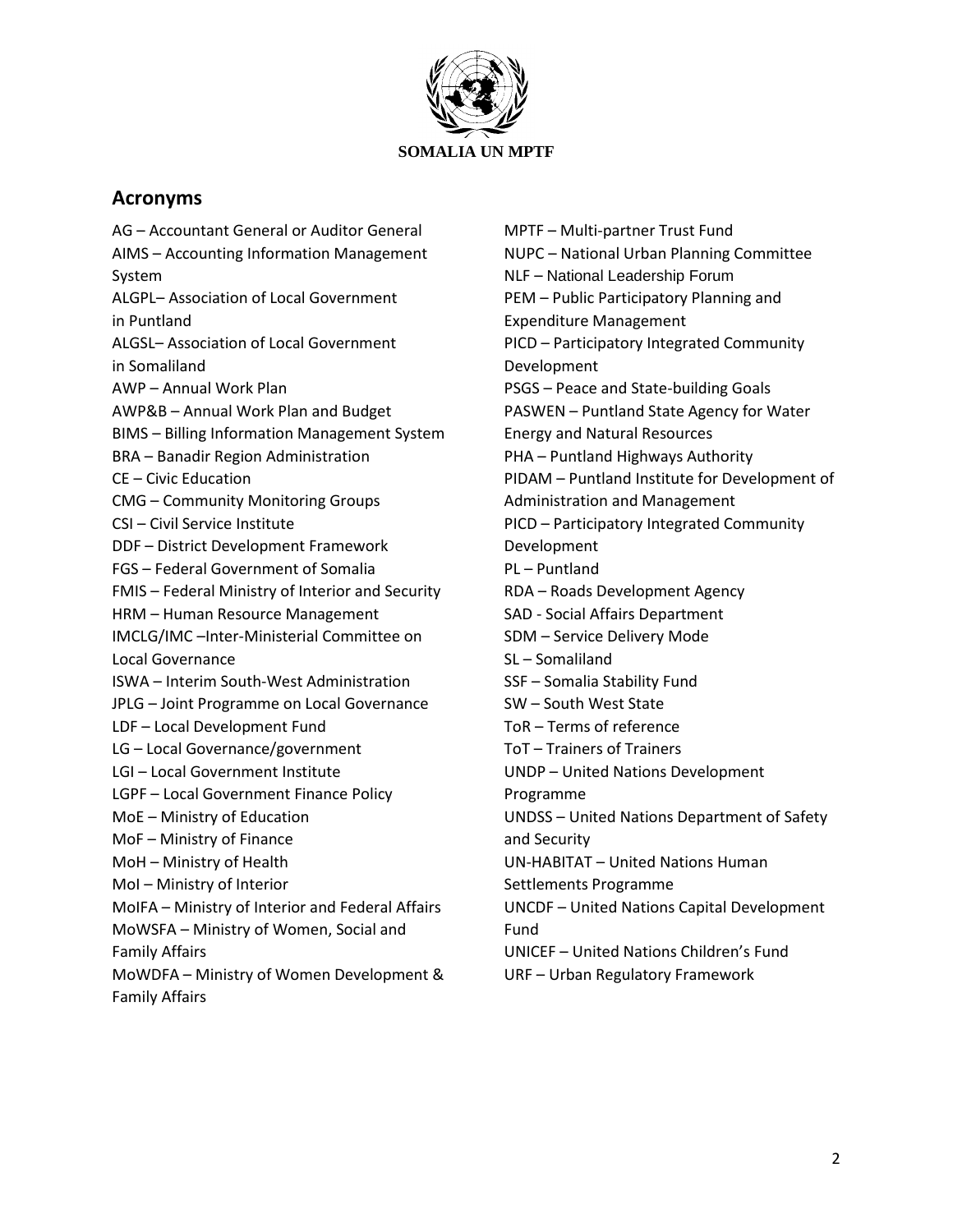

## **SITUATION UPDATE**

In April 2016 the first Strategy Steering Committee for the JPLG was held with the Federal Ministry of Interior and Federal Affairs (MoIFA) and Federal Member States Ministries of Interior (MoI) and Banadir Regional Administration (BRA)/Municipality of Mogadishu (MoM) representatives. This committee approved the JPLG 2016 AWP&B. The formation of the Strategic Steering Committee is a strategic shift from the programme's previous approach of convening individual State Programme Reviews. With the formation of Jubbaland, Southwest and Galmudug states, the establishment of the Strategic Steering Committee will provide positive formal structures between Federal and State governments.

The Inter-Ministerial Committee (IMC) in Somaliland supported by the secretariat is showing strong leadership in advocacy and coordination of the ministries to advance the implementation of the Decentralization Policy as well as leading the government led expansion strategy. IMC both in Puntland and Somaliland have held regular meetings, at the Ministerial level and at the Directors General (DG) level with representation of technical consultants. Somaliland has consistently had engagement of DGs and Ministers in the respective meetings.

In Puntland there is an ongoing organizational reform led by Ministry of Interior and Ministry of Labor to improve effectiveness of local administration. In Bosaso, before the reform LG staff was 380. After reform under the payroll of LG there are 285 staff; mainly from Departments of Revenue, Social Affairs and Public Works. In Garowe, the number of staff was down-sized to a total of 184, where previous record shows 230 staff. The committee is yet to produce the final report, however the reforms and the leaner administration structure is expected to lead to improved revenue and effectiveness of resource use as well as, improved service delivery and strengthened teamwork.

The Federal Government of Somalia, including the Ministry of Interior and Federal Affairs have been occupied this quarter with the preparation for the national electoral process. Members of the Somali National Leadership Forum (NLF) which include Somali President and Prime Minister, as well as the Presidents of Somalia's regional administrations concluded a three-day meeting in April where they agreed on the plan for holding elections before the end of the year. During the May [Peacebuilding and State-building Goals](http://new-deal.so/peacebuilding-and-state-building-goals-psg/) One (PSG 1) meeting the Press Secretary of MoIFA recognized that the Federal Government had focused on establishment of states, but that the next priority would be supporting states to establish district councils.

This quarter has seen strengthened collaboration with other actors/agencies operating in the field of local governance. In Puntland the JPLG team met with the consulting firm contracted by World Bank to develop options for municipal investment and capacity development. This is pivotal for JPLG to ensure sufficient synergies with these interventions. In the newest states there has been improved collaboration between actors committed to supporting district council formation. Both the Federal government and the State MoIs recognize that there is a need for collaboration and transparent communication in order to reach the target number of district council formation processes planned for 2016.

Southwest State is progresssing on completing government institutions structure with the focus being on the judiciary for this reporting period. The extension of the state authority has also been improved with 18 out of 21 districts currently under the control of the government. The three remaining districts are in Lower Shebelle region (Kunturwaarey, Sablaale, Awdeegle).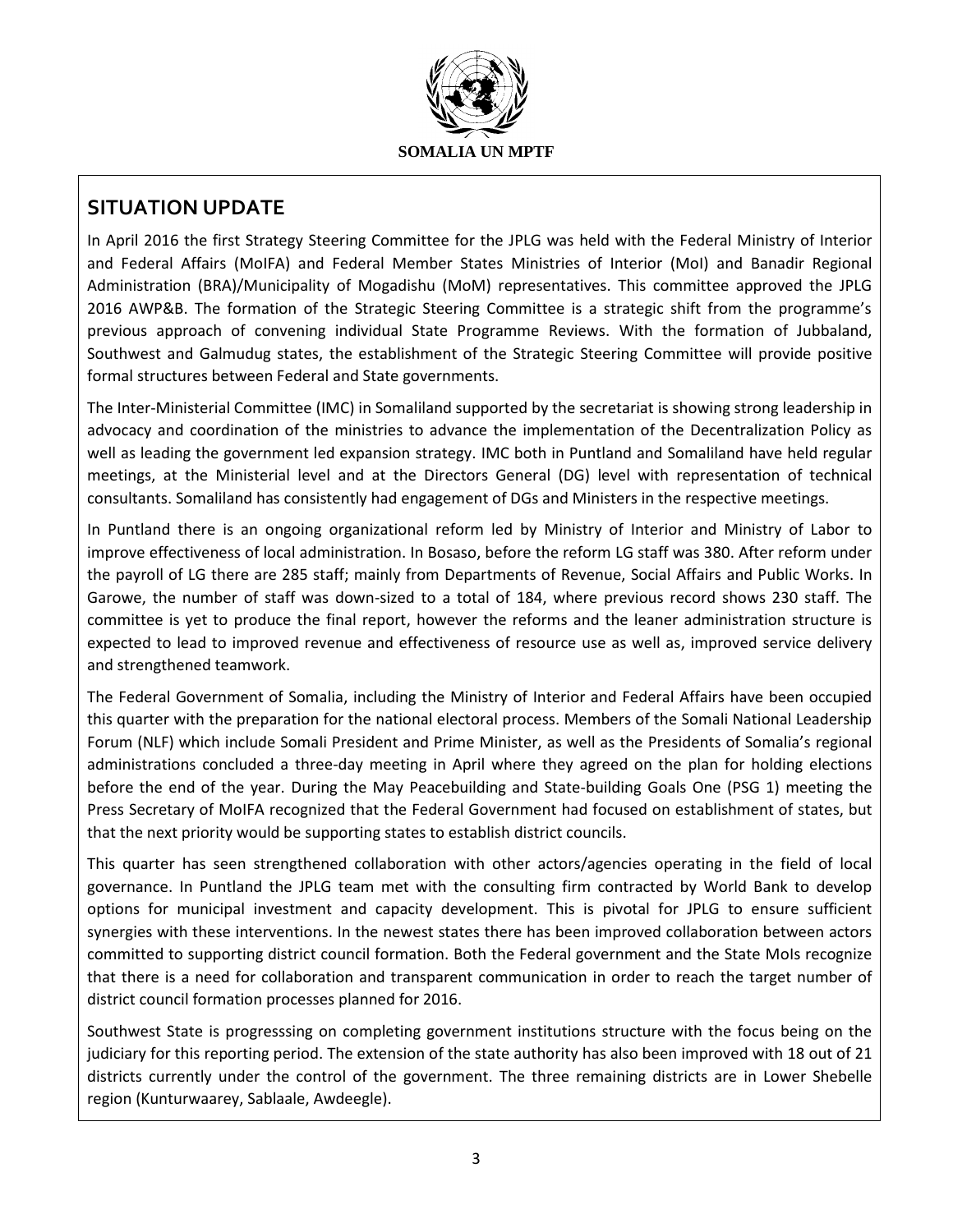

#### **QUARTERLY PROGRESS REPORT RESULTS MATRIX**

**OUTCOME 1 STATEMENT** POLICY AND LEGAL FRAMEWORKS ARE IMPROVED TO ENABLE LOCAL GOVERNMENTS TO EFFECTIVELY DELIVER EQUITABLE SERVICES

Output 1.1: Sectors' regulatory frameworks, strategies, policies and laws for decentralization (in Education, Health, NRM, ULM, Water, LED, PPP, SWM, URF and Roads) drafted and aligned to the Decentralization Policy (based on SDM pilot progress).

|                                                                                                                                                            |               | PROGRESS ON OUTPUT INDICATOR <sup>7</sup> |                            |
|------------------------------------------------------------------------------------------------------------------------------------------------------------|---------------|-------------------------------------------|----------------------------|
| <b>INDICATOR</b>                                                                                                                                           | <b>TARGET</b> | <b>THIS QUARTER</b>                       | <b>CUMULATIVE FOR 2016</b> |
| # of decentralization or local governance-related policies<br>that are developed (or drafted).                                                             | 2             | 1 <sup>8</sup>                            | 2 <sup>9</sup>             |
| # of decentralization or local governance-related<br>legislation/sector specific policies developed<br>(or<br>drafted).                                    | 4             | 4                                         | 4                          |
| OUTCOME 2 STATEMENT LOCAL GOVERNMENT CAPACITY FOR EQUITABLE SERVICE DELIVERY IS IMPROVED                                                                   |               |                                           |                            |
| Output 2.1: Structures and systems for good local governance, planning and budgeting are established and strengthened.                                     |               |                                           |                            |
| # of districts that have systems in place to increase<br>revenue generation (e.g. property taxes, business<br>licensing, etc.)                             | 16            | 16                                        | 16                         |
| of<br>monitoring<br>visits<br>completed<br>central<br>#<br>by<br>governments' staff to district level governance bodies.                                   | 3             | 0                                         | 0                          |
| # of districts with established community monitoring<br>groups.                                                                                            | 15            | 15                                        | 15                         |
| Output 2.2: Competencies and skills are developed for good local governance and equitable service delivery.                                                |               |                                           |                            |
| "# of local and central government personnel trained in<br>at least one PEM module (but up to 5)                                                           | 78610         | 473                                       | 473                        |
| # of district council members trained in civic education,<br>public management, procurement and etc                                                        | 250           | 245                                       | 245                        |
| # of community volunteers trained in civic education,<br>public management, procurement and etc                                                            | 225           | 120                                       | 120                        |
| Output 2.3: FISCAL ARRANGEMENTS INCLUDING LOCAL REVENUE GENERATION AND THE LDF ARE STRENGTHENED AND<br>EXPANDED FOR SERVICE DELIVERY AND LOCAL INVESTMENT. |               |                                           |                            |
| # of districts that implement their LDF budgets as per<br>their workplan and eligible for increase in LDF funding                                          | 16            | 16                                        | 16                         |
| # of districts, that implement pilot Service Delivery<br>Models (SDMs) in the areas of health, education, roads,<br>NRM or WASH with JPLG support          | 7             | 9                                         | 9                          |
| # of districts that have developed participatory AWP,<br>which include priorities/activities where women are a<br>primary beneficiary, using JPLG tools    | 21            | 16                                        | 16                         |

 $\overline{\phantom{a}}$ 

<sup>7</sup> Fill in only the numbers or yes/no; no explanations to be given here.

<sup>8</sup> Discussion on distribution of roles in connection to decentralization and/or local governance is continued between FGS and new states (SWA, JA)

<sup>9</sup> Somaliland and Puntland

<sup>&</sup>lt;sup>10</sup> The set target is preliminary as programme has no approved training strategy.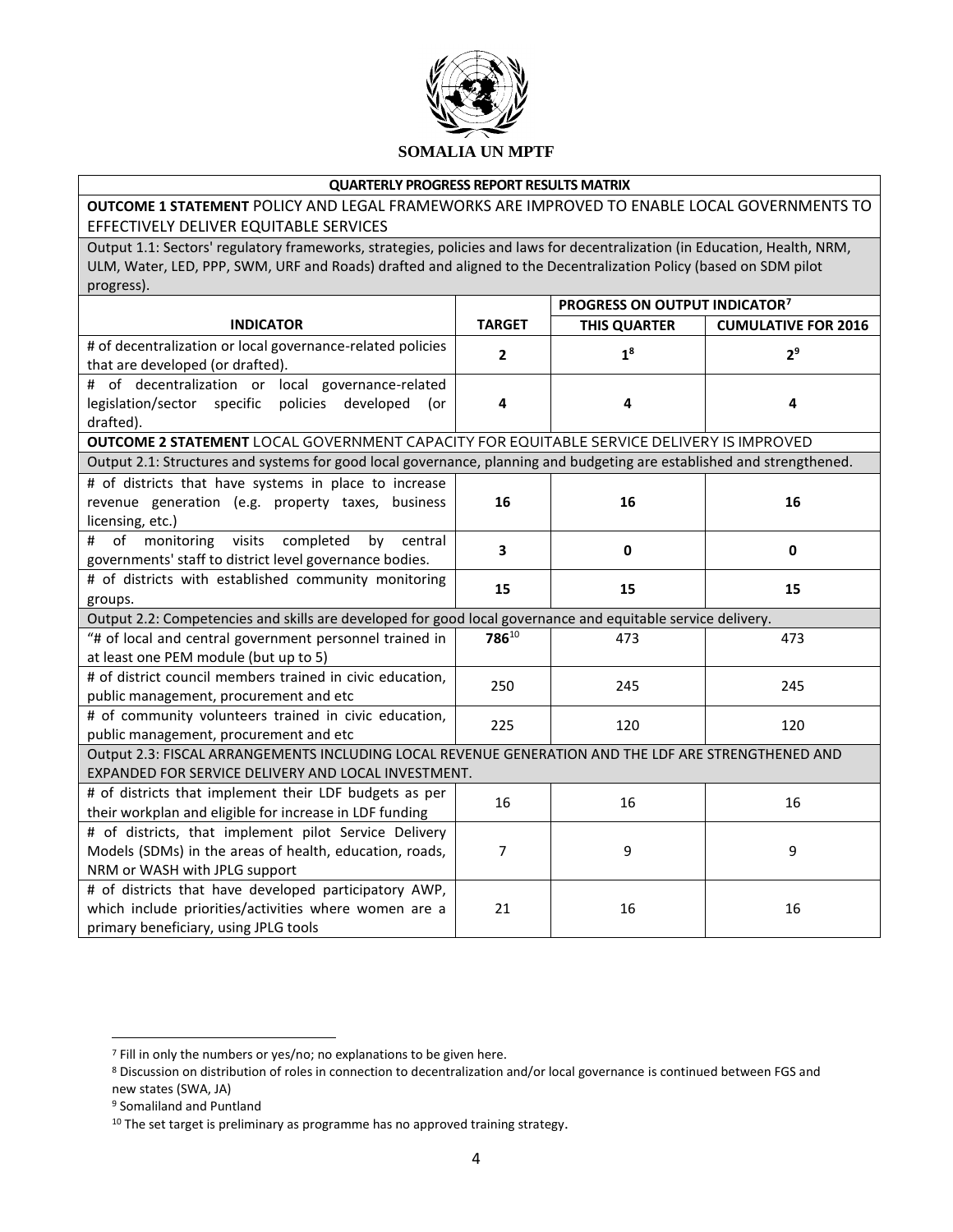

#### **NARRATIVE**

#### **POLICY AND LEGAL REFORMS**

The first Decentralization Dialogue forum was conducted in Jubbaland, Kismayo 25<sup>th</sup>-26<sup>th</sup> of May, which concluded with recommendations on next steps that the state needs to take in the decentralization policy legislations development. The dialogue led to an improved and shared understanding among different government stakeholders on the role of decentralized service delivery. 40 participants attended the two-day dialogue (W:4/M:36), and included 15 MPs and 14 ministers and deputy ministers and four women MPs of the Jubbaland Assembly (*see Annex 1*). The planned decentralization forum for Baidoa was postponed until early August.

As a result of consistent advocacy by the IMC secretariat and the Vice President's office there has been a renewed commitment for sector ministries to develop new strategies in line with the decentralization policy or review the existing strategies. In Puntland the IMC technical working group and DGs held a meeting on 29<sup>th</sup> of May to discuss the implementation of the policy and the upcoming Burtinle community consultation. Updates on Puntland Fiscal Decentralization Strategy Paper and implementation of action points was discussed as well as the preparation and commencement of 2016 LDF projects.

Local Government Finance Policy was presented to the working group of Inter-Ministerial Committee in both Somaliland and Puntland on May  $8<sup>th</sup>$  and  $23<sup>rd</sup>$ respectively. Members of the IMC TWG after thorough discussion and elaboration of the policy document endorsed the policy and agreed to submit to the Cabinet Ministers for adoption. Translated version of the policy document will be ready for final submission in August. Similarly, a Training of Trainers (TOT) for local government financial management manual, internal audit and audit committee was organized in both Hargeisa and Garowe in May. 36 staff members (including 6 female), representing various and relevant institutions in Puntland and Somaliland were trained.



*LGFP ToT pariticipants, Hargeisa, Somaliland* 

Trainees came from offices the Vice Presidents, Ministries of Interior and Finance, Accountant General, Auditor General and local governments.

National Urban Planning Committee (NUPC) in Somaliland has unanimously adopted Urban Regulatory Framework (URF on April 13, 2016 with the decision to forward it to the Cabinet for final adoption). The adoption process will be facilitated by IMC and in presence of mayors of local governments. The committee also noticed a progress report on the Gabiley Urban Master Plan process as the first one following URF procedures in Somaliland. It should be also noted that UN-Habitat's support for drafting the Infrastructure Chapter of the Somalia National Development Plan (2017-2019) led to the formulation that for all emerging new states and also for Mogadishu an Urban Regulatory Framework shall be developed. A road map for the proposed amendment of Law#17 (Urban land Management Law) in Somaliland and development of a similar law for Puntland has taken place during the quarter.

The Bosaso Municipality Council approved the by-law for the management of municipal solid and biomedical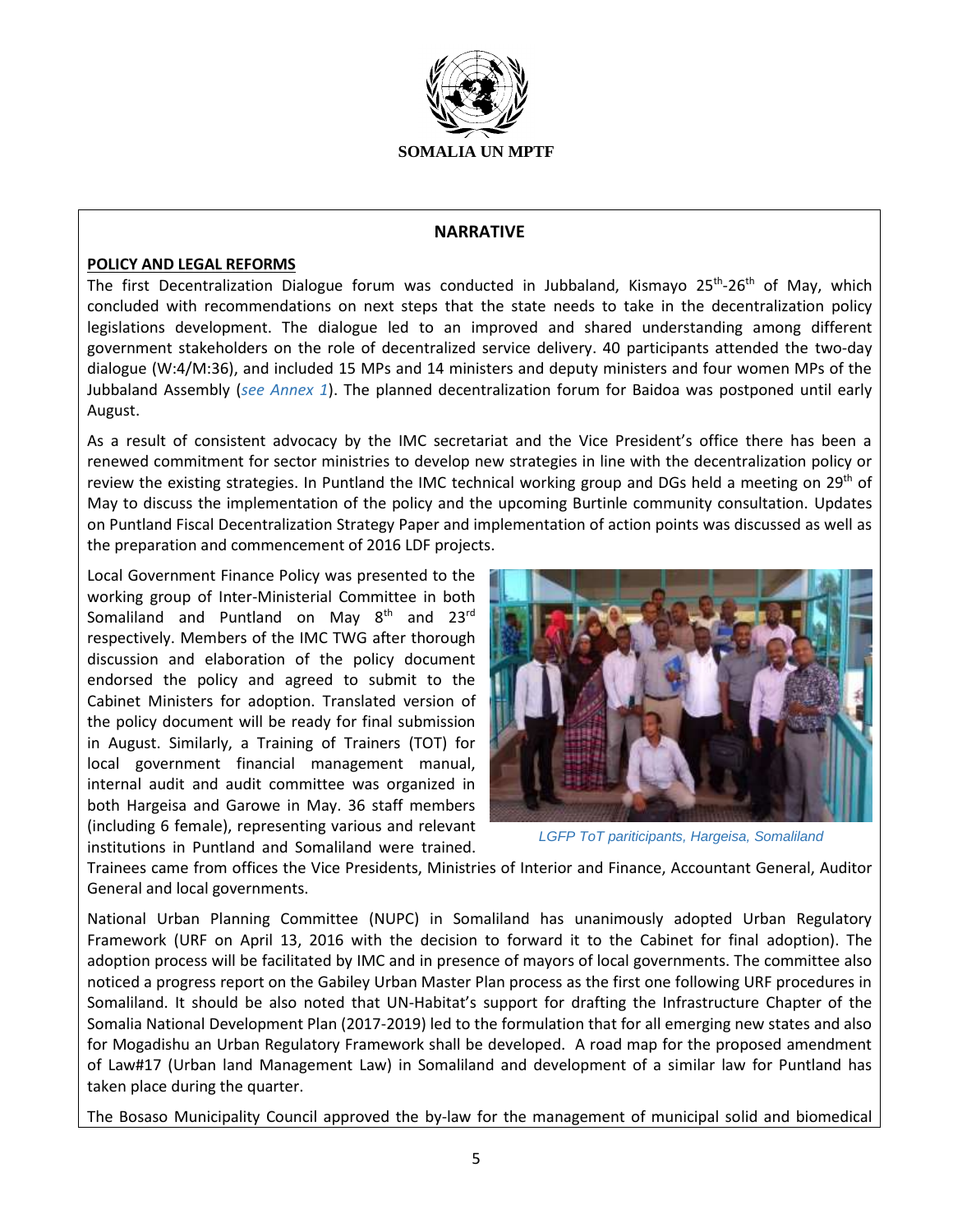

wastes. The by-law is scheduled to be officially launched in August in a public ceremony with the different stakeholders' participation. In Gardo Municipality, the draft by-law for the management of the solid and biomedical management is discussed by the council and expected to be passed for adoption in August.

# **CAPACITY BUILDING**

Puntland IMC secretariat in collaboration with other partners drafted a training module on core messages of decentralization. The target of the training resulted in ensuring that District Councils, MoI and sector ministries have the same understanding of decentralized service delivery in the context of Puntland and that all stakeholders are communicating the same key messages. The need was identified by the VP office after earlier decentralization dialogues when it was noted that the messages around decentralization varied substantively.

During the quarter Somaliland's MoI, districts and key ministries have agreed on a number of action points to support expansion of the policies, frameworks and capacity support to all districts based on Zeila districts lessons learned. The workshop brought together 53 participants (including five women), including representatives from the ministries, mayors and executive secretaries of the 23 districts' councils. There was agreement on the following points:

- To develop a plan for mature districts to graduate from LDF funding (decrease in accordance to maturity status), and released funds to be used for new districts;
- To commit mature districts to support the new districts;
- To sought expansion funding from the central government, JPLG, other donors such as WB and use increased local revenues (own sources);
- To review the fiscal transfers formula (central government to local governments) to ensure transparency and equity;
- To develop a plan to institutionalize JPLG systems.

Office Management and Administration Manuals for Somaliland Local Governments as well as training modules were produced during the quarter. Training modules include i) Written Communication, ii) Effective Meetings, iii) Filing and iv) Asset Management, Travel and Vehicles. Nineteen (including three women) specialists from MoI and district administration consultants have been trained. These specialists will be rolling out the training on the Office Management and Administration Manual in the respective districts. The training modules will be included as part of the resources of the LGI and MoI Resource Center.

UNDP supported a six-days training in Adado on Public Expenditure Management (PEM) and HRM for the district administration and council as well as for surrounding village councils (M:45/W:19). The training ensured that all participants have improved their knowledge and understanding of good practices in local governances planning and management (*see Annex 2*)

Refresher trainings were conducted by MoI together with UNDP-JPLG field staff in eight districts: Bosaso, Gardo, Galkayo, Gardo, Eyl, Bayla, Jariban and Burtinle. The training participants were: LG mayors, department heads, sub-units and civil society. Total of 332 (including 69 women) were trained on PEM cycle. Most participants have experience in implementing the PEM cycle, and benefitted from discussion on challenges and opportunities. This will feed into the PEM cycle review planned for Q3. Eight districts in Somaliland and seven in Puntland have completed the approval process of projects in 2016 district AWPB. The process has been supported by MoI Department of Regions and Districts, District departments of planning and District department of Administration and Finance through the deployment of technical consultants to ensure sufficient capacity to deliver on LG mandate.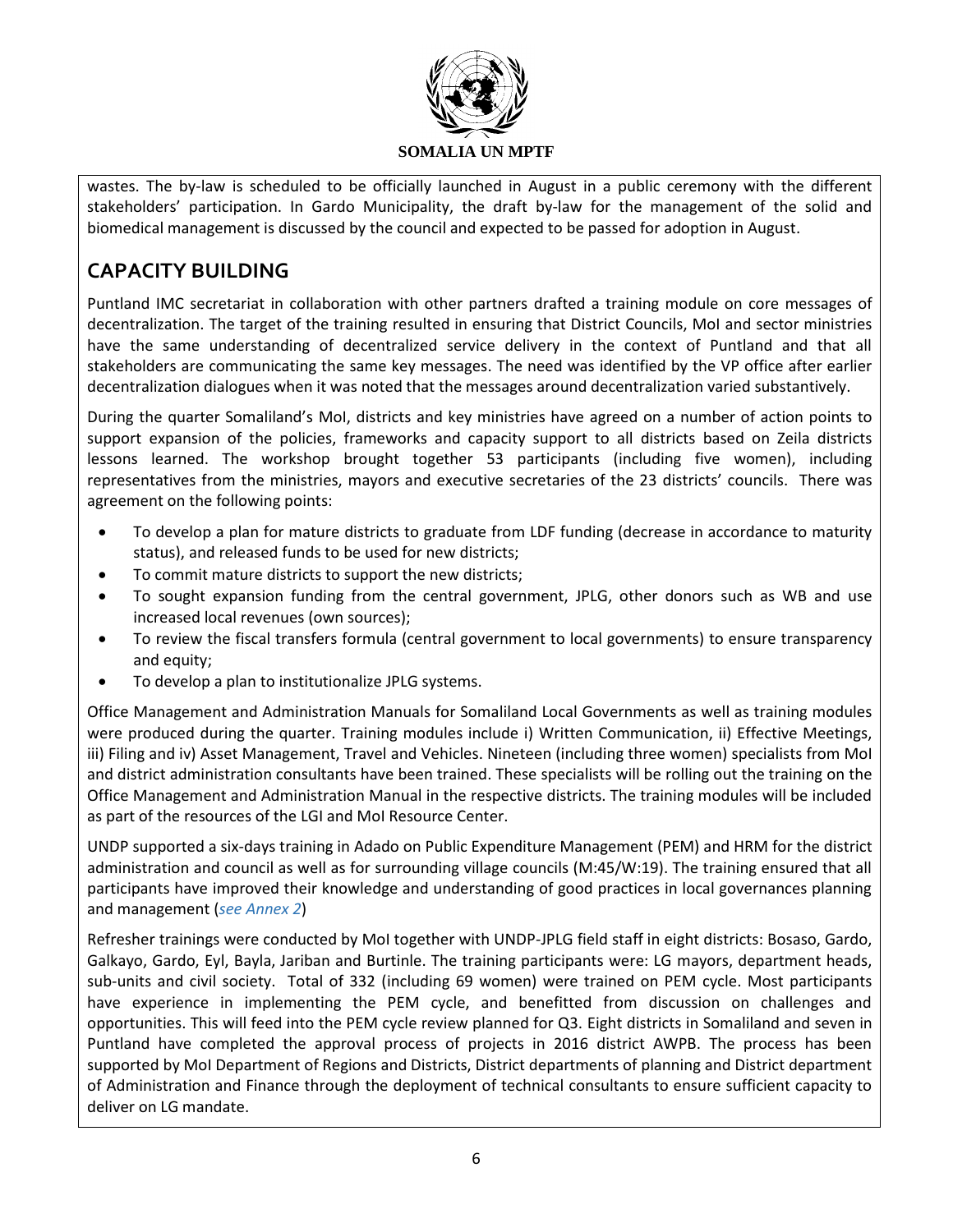

The Human Resource Management manual for the Municipality of Mogadishu was finalized. Implementation of this manual will ensure that BRA/MoM government staff rights and duties are respected, recruitment and retention are enhanced, with focus on gender aspects. The official launch by MoM/BRA together with UN-JPLG agencies is planned for later July 2016. Initial orientation on the HRM has started and work on developing the training modules to support the HRM manual will commence in Q3.

#### **Local Government Institute**

The MoIFA appointed LGI director was introduced to the technical working group in Mogadishu. The LGI director is planning consultations with the states, starting from Puntland, to ensure a common understanding of the principles and core functions of the LG Institute. The aim is to have consensus around the establishment of the LG institute but also to look into operations modalities.

The programme conducted a mapping and capacity assessment of potential local training providers in Puntland was concluded, which is a part of the establishment of the LGI for Somalia. Preliminary findings show that there are a number of capable organizations that can deliver trainings for local governments. The assessment also identified the need to establish certain criteria and common processes across the identified training providers (training needs assessment, evaluation of training outcomes etc.) The second pilot training for the LGI was conducted in Mogadishu 7 – 12 May, and covered core elements of PEM for MoM/BRA staff. The 30 participants (including two women) were district commissioners and heads of departments of the BRA.

Puntland Government deployed 18 national consultants and 25 young graduates to local governments, Ministry of Interior and IMC secretariat to support implementation of decentralization and good governance mechanisms in line with relevant policies and laws. This quarter the capacity support to local government has included

- Training of the newly appointed mayor in Bosaso district administration; basic administration and filling system, team working skills, principles of local governments, departmental ToR's and standards for report writing, work plan preparation;
- The national experts have supported the district accountants to prepare the monthly revenue and expenditure report;
- Following the action points of decentralization and peace building training (Addis 2016), Bosaso local government have improved its outreach by creating Facebook and Twitter accounts, supported by the national experts deployed;
- Assist LGs' departments of planning on the presentation of quarterly reports to council and heads of departments;
- Supported 2016 districts' procurement plans;
- Developed capacity building plan for Galkayo planning department;

It has been recognized that the JPLG model of outreach and strengthening government institutions through deployment of national experts and young graduates contributed significantly to improving capacities and delivering on the programme. Based on this recognition UNDP JPLG and the Ministries of Interior in Jubbaland and Southwest States have engaged national experts to support in advancing their mandate on local governance. Ministry of Interior and Local Government (Southwest State) has recruited a senior local governance advisor while positions for other three senior consultants and four YGs were advertised and candidates shortlisted. The recruitment of the senior local governance advisor has made tangible progress in the ministry's daily work. Consultants and young graduates in Kismayo, that were recruited during the first quarter of 2016, went through a targeted induction training this quarter. Participants in the training showed improved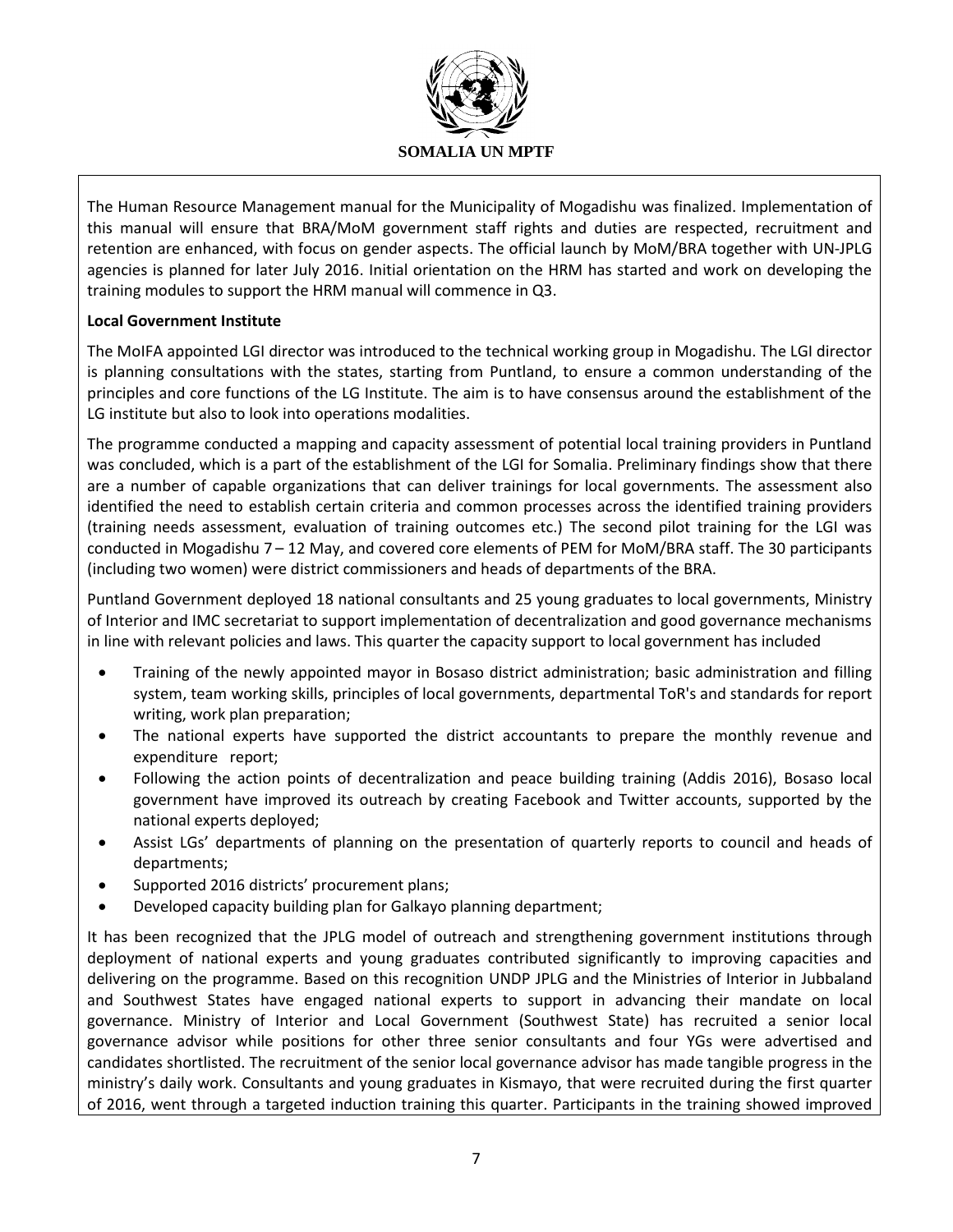

understanding of the programme and core concepts of local governance.

In Mogadishu, the capacity of departmental director and representatives of district on procurement procedures and process was improved. Business licensing remains an important component of local government to regulate business as well as source of revenue generation. The Municipality of Mogadishu was supported in building the capacity of the taxation on business licensing procedures.

An assessment on the capacity of the LED forums in Burao, Berbera, Gabiley and Borama was conducted by ALGASL. It looked at the relationship between local governments and private sector, perceptions of districts about LED, functionality of Forums, strategies, and interventions as well as challenges faced. The findings indicated the local governments have established systems and structures to support an enabling and engaging environment with the private sector. This includes LED forums to facilitate public- private dialogues as well as systems for business registration, revenue collection and tax exemption. In Garowe, the capacity of the key stakeholder drawn from the central/local governments and private sector on the design and implementation of public-private partnerships was improved. Training was provided to district engineers and contractors on roads standards, thus improving their capacity to implement, monitor and supervise infrastructure projects.

Environmental impact assessments and NRM sensitization/awareness workshop was conducted for participants drawn from district councils and community based organizations with the objective of increasing awareness on environmental issues.

With regard to the Public Finance Management in the federal states, the program liaised with key players on the ground, such as Somalia Stability Fund (SSF), which focus at the state level, while JPLG is building the PFM capacity at the sub-state level and targets uniformity of the systems. However, the funds allocated for this activity does not cover implementation of PFM systems at the districts level in the federal states and hence fund-raising efforts to address the gap is in progress. As part of the PEM revision, it was agreed that local government financial management manual will be incorporated. The new PEM will capture missing elements from local government financial management manual and the districts will have a comprehensive tool that will guide all local government functions, such as planning, budgeting, expenditure management, accounting and recording, contract management and monitoring.

Thirteen staff members (including four women) from Buroa, Sheikh and Odweine were trained on recording municipal revenue and expenditure as well as generating municipal taxes as part of the job trainings on AIMS and BIMS. In Bosaso and Garowe, after appointment of new mayors, a momentum of streamlining property taxation is ongoing and better results are already observed on the ground. All target districts in both states, monthly data backup is being collected in an effort to oversee and analyse financial management performance of the districts. This data is also crucial for the central government budget forecast and arrangement were made with Ministry of Finance as to how utilize the collected data.

Hargeisa properties update survey is ongoing is about to be completed by August, after which integration and trainings will be done. Borama properties update survey was commenced in June with 428 properties surveyed so far. Property tax collection in the completed districts of Garowe commenced but the remaining district of Hodan has its households still lacking plates as the partner awaits disbursement of funds to complete the plate fabrication and placement.

Study on urban land and property tax regime in Mogadishu, Somaliland and Puntland was finalized and the findings are being presented to the local authorities. The study recommends a fairer valuation approach of property taxation. In general, recommendations aim at streamlining property taxation particularly in the areas of valuation, collection, enforcement and accountability.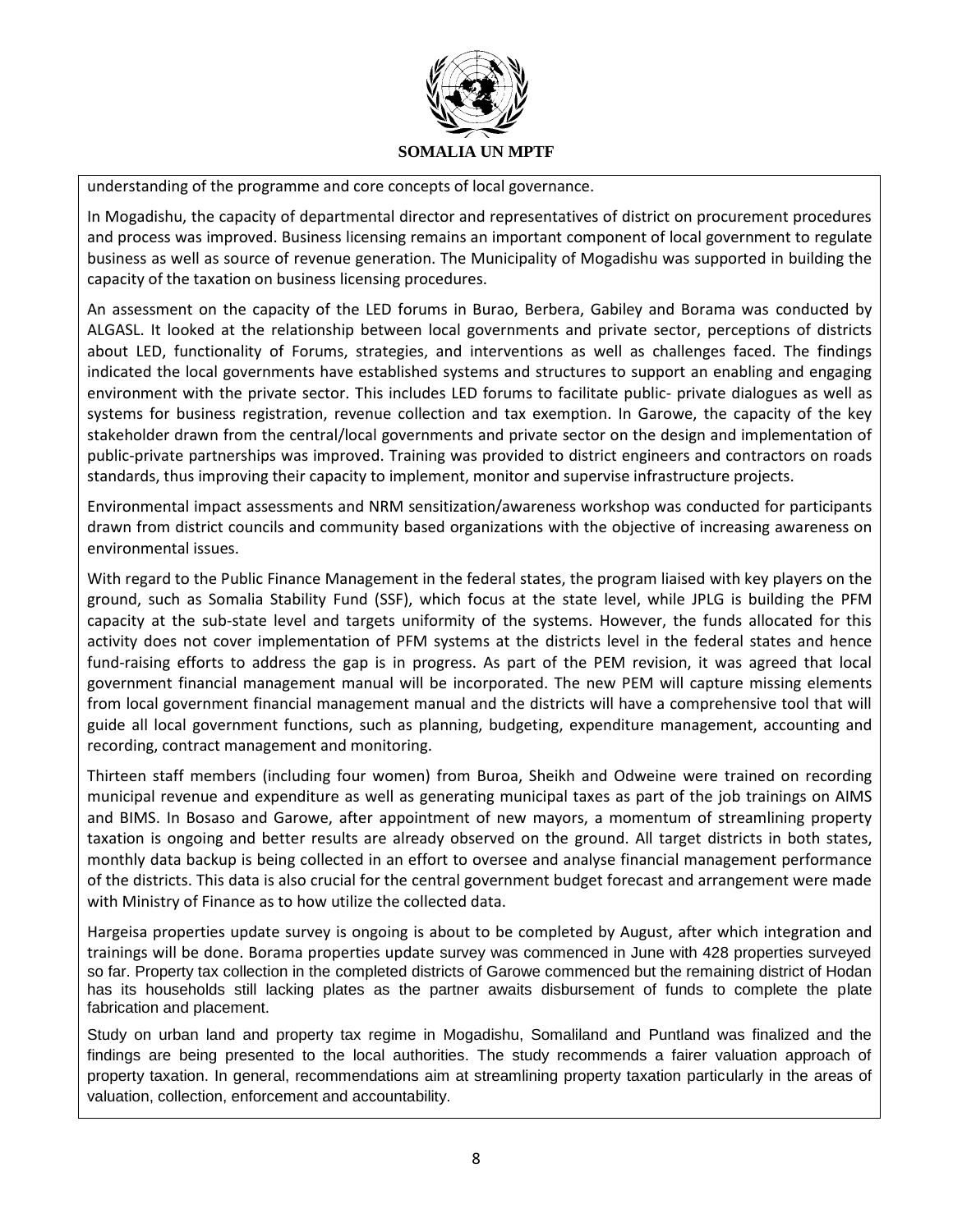

As for the Puntland cloud-based FMIS, technical evaluation of the bidders was done by representatives from Puntland PFM team and UN-Habitat/JPLG and currently the financial evaluation is ongoing. Successful bidder will be selected in August. In Somaliland, internet services were procured for FMIS to go live and final configuration is ongoing.

Draft plans on use of land for Gabiley (Urban Master plan) and Bosaso (City Extension Plan) were concluded in collaboration with the respective councils and additional data compilation on water supply networks and sources finalized. In Bosaso, proposed sites for development of a Youth Centre / Sports complex and public beach development got the backing by Technical Sub-committee while funding modalities with potential donors were further elaborated and finalized to draft agreement. Furthermore, a roadmap for public consultation and participation has been developed. As part of the technical support for the Ministry of Public Works, Housing and Transport in Somaliland two URF related trainings for technical staff from JPLG districts and the ministry were conducted on Road Network and Settlement Planning and also on Building Permit and Construction Process. Furthermore, ToR for deployment of two technical experts in Urban Planning and GIS at Ministry of Public Works were developed for both Somaliland and Puntland to strengthen further implementation of the URF. With regard to Mogadishu Spatial Strategic Plan, some 35 thematic area maps have been produced featuring not only the urban core area but also the emerging new settlements in the periphery. A consolidated draft of the booklet "Towards Mogadishu Spatial Strategic Plan" has been prepared that summarizes the results of the urban analyses. It takes into account BRA's priorities as per 2016 Strategy and outlines the further consultation process starting with a validation workshop. Furthermore, various consultations took place to align the document with the National Development Plan (2017-2019) and major initiatives by World Bank, African Development Bank and others. Executive Director of ALGASL and Admin and Finance Officer attended international conference on local government associations in East Africa in Kigali, sponsored by VNG, the Dutch local government association. The local government association is increasingly getting recognition from member districts as evidenced in the increase of membership contributions that enabled the organization not only to take the path of sustainability but also to deliver services to member districts.

## **SERVICE DELIVERY**

Service Delivery Models (SDM) in Somaliland for Education, Health and Water are underway and continue to enable local governments to provide more services directly to local populations. In partnership with the Ministry of Education and district authorities in Borama, Berbera and Burao, local governments have continued providing services devolved from central level, specifically: payroll for non-technical staff, utility payments for district schools, and minor construction and rehabilitation. Additionally, top-up salaries for 323 teachers in extremely rural areas (as added incentive), and house-to-house enrolment mobilizations have occurred. A joint monitoring mission (MoE, districts, UNICEF) was carried out during the quarter to see progress. This quarter the Health SDM enabled the districts to construct a health facility in Berbera; construct incinerators in 4 health centers in Burao; conduct health education programmes for mothers and children in five (5) health centres in Borama and Burao; print and display public health messages throughout the districts, and procure hygiene and sanitation tools for use in Burao's health centres. Water services in Odweine district will be improved as public-private partnerships (overseen by MoW and MoI) have been initiated this quarter.

In Puntland, Burtinle district and MoI completed Community Consultations in 19 villages and produced Community Action Plans (CAPs) for each, which were reviewed and approved by district councils and village representatives. Puntland SDM activities are still in planning process.

In Punland and Somliland, Capacity Response Plans have been developed (and validated by governments) for Social Affairs Departments, the local government bodies responsible for service delivery. To support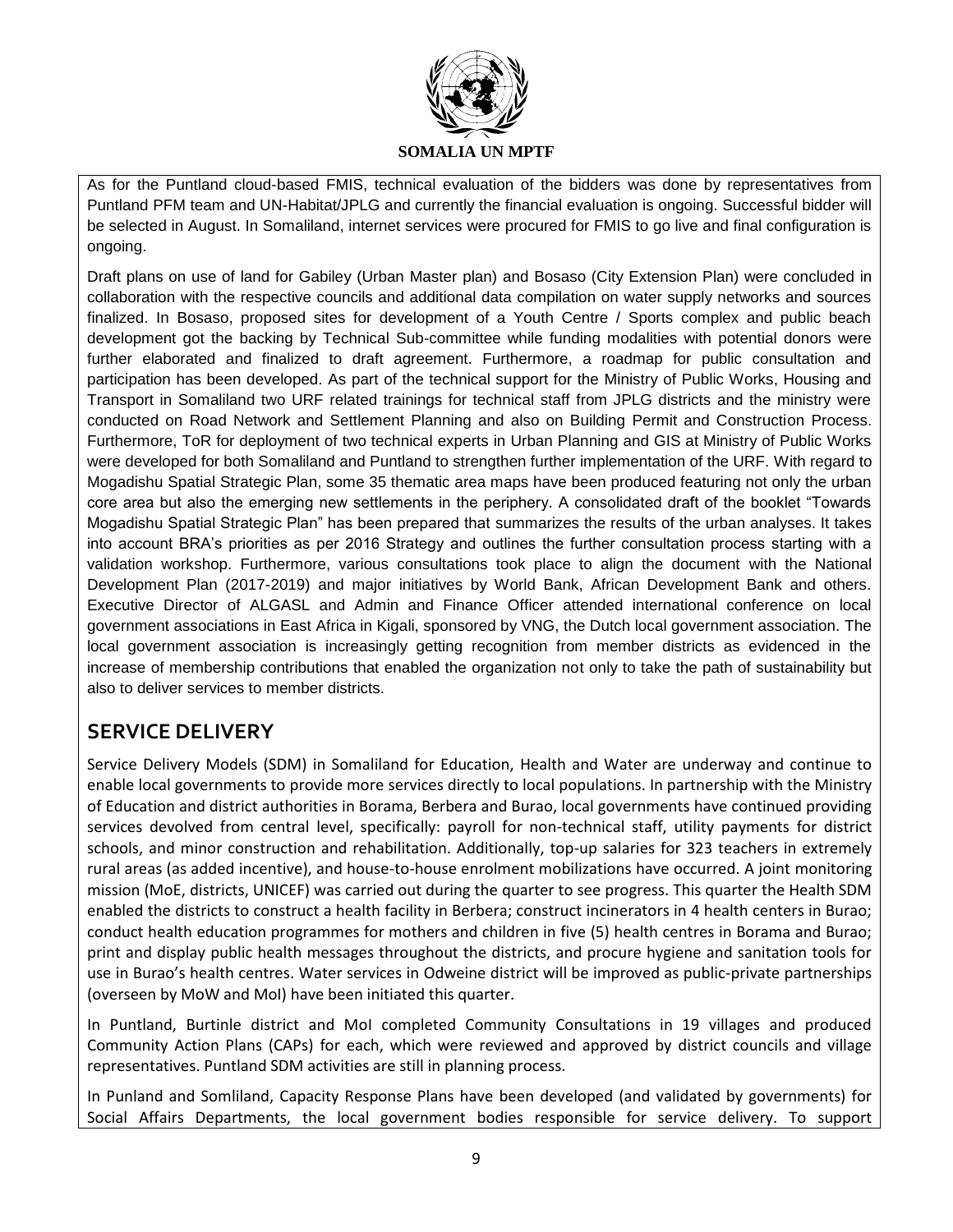

improvements in harmonized planning, an assessment was conducted on departments of planning for all social sector ministries. The assessment focused on: departmental structures and staffing; and responsibilities, coordination, planning and budgeting tools. The overall objective was to identify capacity gaps with a view to improved planning and coordination for development and implementation of sector strategic plans, NDP and DDFs.

Civic Education activities in Baidoa and Banadir continued with some setbacks in Baidoa (*see below section on Challenges*). In Banadir, civic education messages on rights of citizens were aired on public radio and TV, including a talk-show style discussion with MPs, district representatives and civil society. It was reported by partners that relationships have greatly improved between citizens and local government in Banadir and the activities have resulted in local fundraising for road construction (Wadajir district) and improved communication with authorities on security matters. Civic Education Training of Trainers occurred for 21 individuals (from all levels of government and NGOs) to develop a Somali specific Civic Engagement toolkit and increase capacity for community engagement.

The roads SDM was implemented in Berbera, the pilot developed and tested the process and tools for district road investment and maintenance planning; the district developed a 5yr road network plan with 5 year priorities linked to the DDF; budgeted annual road investment and maintenance plans (including routine, periodic and emergency maintenance); and procedures for either outsourcing and in-house works (e.g. emergency works); procured maintenance works including establishing performance standards; and implemented maintenance works; indicators, performance frameworks and certification of works procedures and tools. In Burao, the NRM was implemented; the project established an NRM unit within the social affairs department and village project implementation committee; to oversee the implementation of the project on behalf of the committee; improved soil and water conservation and documented customary laws on NRM.

Procurement of solid and biomedical waste management tools and equipment that includes garbage collection trucks, incinerators and auto claves is ongoing for Berbera, Hargeisa, Borama, Gardo and Bosaso municipality. Once these reach the different municipalities, it is expected to improve their capacities in managing the municipal wastes and fully operationalize the adopted by-laws.

During April – June UN-Habitat's partner universities, and the Norwegian Refugee Council, in Somaliland and Puntland have successfully conducted one training of trainers for selected lecturers, completed the land governance certificate programmes and approved curricula for land governance masters programmes in target universities. The training of trainers has involved 13 members from 4 academic institutes and the Civil Service Institute. The land certificate programmes were attended by 25 targeted participants in Garowe and 20 in Hargeisa. Institutions targeted in both Somaliland and Puntland are Municipalities, Ministries of Public Works, Interior, Justice, Livestock and Environment. Specifically, to Somaliland, target members of the Land Dispute Tribunals and LUMI were trained (creating cross-fertilization with other JPLG funded activities). Lawyers and notaries have also attended the training. The initiative was launched in May through an inauguration ceremony that brought together 35 participants. Involvement of women continues to be problematic, due to the fact that land, access to land rights and land related professions remains a predominantly male dominated sector. Two lecturers participated in the TOT, three land professionals (two from one INGO and one from an academic institution) attended the launch event and three civil servants attended the land certificate programmes. The methodology of the implementing partner is gender sensitive. Banadir region, members of the Land Dispute Committee were training in legal reasoning and statutory analysis, as well as in Geographic Information Systems. 12 members of the Land Dispute Committee were trained from 24 to 26 of April (11 men and 1 woman) and 21 members (20 men and 1 woman) were trained on GIS foundations. The trainees of the GIS training included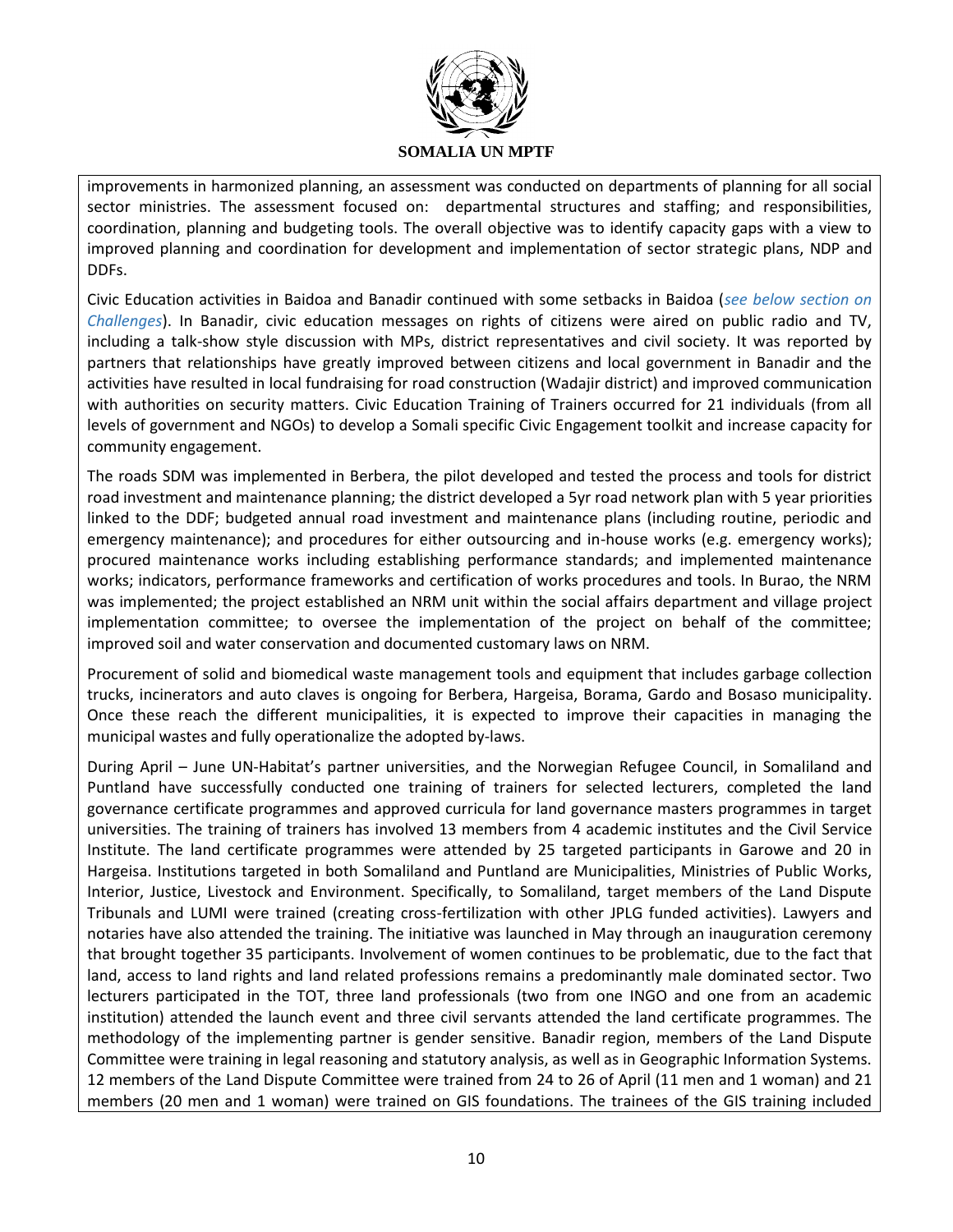

members from the BRA training institute, as well as the Land Department.

# **Gender Friendly Local Governments**

Following the training and participatory review of LG tools held in Hargeisa, January 2016, it was identified that certain barriers for retaining women in local administration relates to inadequate physical spaces for women's needs. This quarter a rapid assessment was conducted in six of Somaliland districts administration, and a similar assessment is ongoing in Puntland. The findings were that most districts lack basic facilities for women working in local Government Offices, however the mayors have positive attitude towards improving the physical environment to make it more responsive to women's needs. Berbera and Sheikh mayors have established mechanism to enable women to put their concerns to the executive committee. An association of women working in Berbera local government has been established and the mayor meets with this association every quarter to ensure that needs of women are raised. In Sheikh district women are represented in the executive committee, who informally serve as the entry point for women to raise their concerns.

# **Other Key Achievements**

As evidence of programme transition to sustainability, this quarter Berbera district contributed 100% funding for 173 teachers and 94 of the district's subordinate staff. Local government contributions (from own tax revenue) for Education service delivery in Berbera, Burao, Borama have increased 175% for 2016 compared to the SDM pilot phase began (2014).

# **Challenges, including delays or deviations, and Lessons Learnt:**

#### **Overall programme specific**

- Director Generals from the sector ministries in Puntland delegated work representation functions to the external consultants which poses a challenge with regards to decision making processes.
- Security situation and accessibility in the most of the target districts remains challenging and decreased ability to conduct monitoring and quality assurance in a timely manner. On the other hand, the mitigating measures of to respond to the security challenge also places increased administrative burdens on project staff.
- Turnover of staff, especially senior managers of counterpart institutions, as the result disrupted knowledge transfer and decision making/follow up process, creates challenges for smooth implementation of activities.

#### **Agencies specific**

- There were delays in Baidoa civic education programming, primarily due to the capacities of an overstretched local partner and some funding interruptions. Mitigating measures have been put in place.
- URF implementation activities could not proceed as planned due to payment delays to partner ministries in Puntland and Somaliland and security concerns around Ramadan. The increased level of security requirements affects missions of UN-Habitat international staff, which are critical for quality assurance.
- Over the past quarter the delay of payments to sub-contractors (local NGOs) remains as the main challenge for implementation of activities. The land gender grassroots trainings have considerably suffered from this. Few lessons learnt can be put in practice so long structural change in the Operations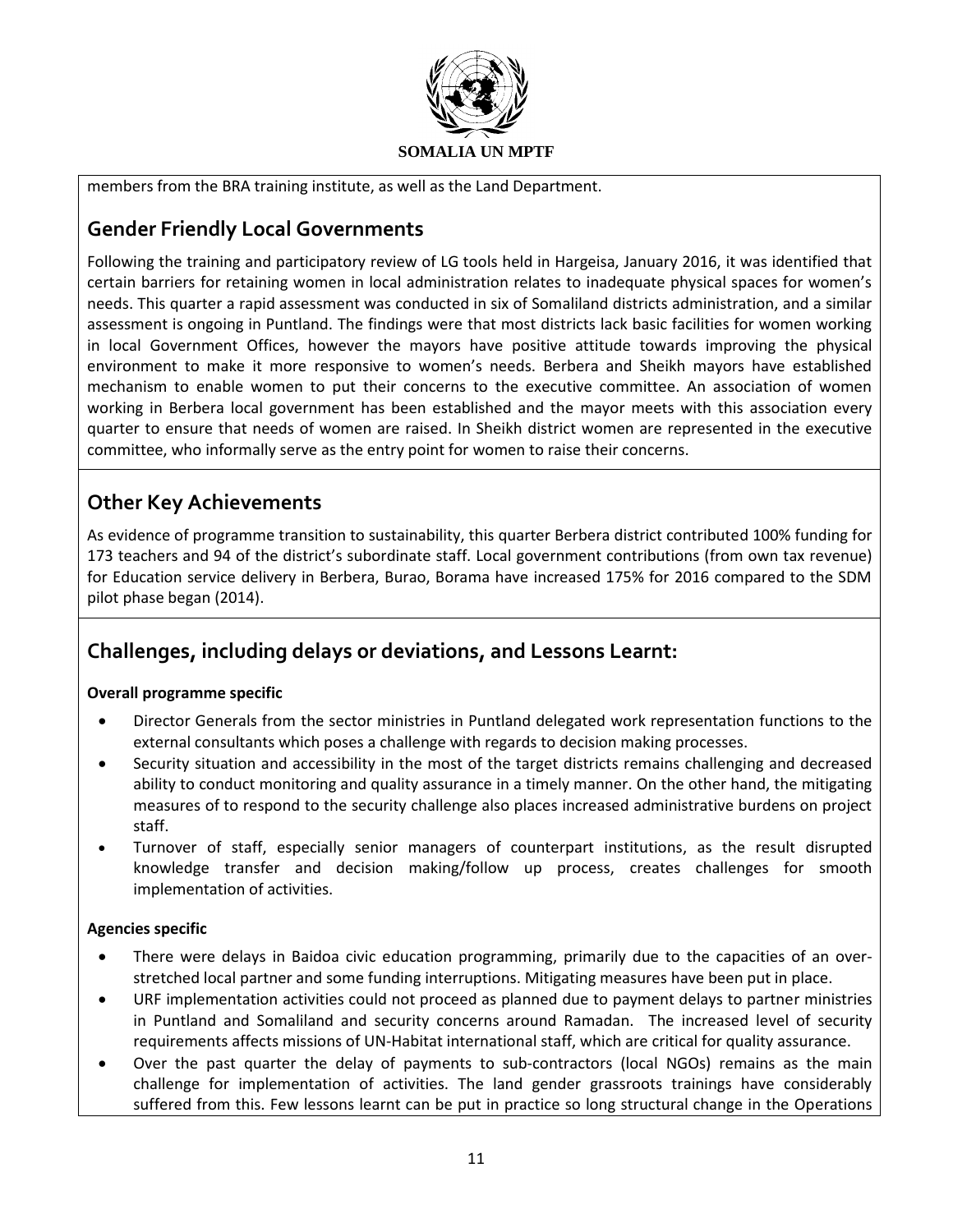

and Finance system of the Organization occur. The only lesson learnt with transformative potential deals with the systematic recording of delays, and reporting of the delays in legal documents (requests for no cost extension) to advocate for internal change.

 Security and problems with payment system due to ERP implementation at UN secretariat remain a significant challenge for programme implementation. Lessons learned pertain pre-financing of activities by implementing partners, when possible and responsiveness by the project management teams to accelerate internal processes of approval. These measures, however, are not conclusive and do not seem to bear lasting results in redressing these issues

# **Peacebuilding impact**

Trend analysis of the urbanization growth rates across Somalia tends to confirm a correlation between this transformation and enhanced disputes over urban land and property. The GIS for the property tax, support to land dispute resolution mechanisms as well as inclusive and participatory urban planning have proven to be tool with high conflict transformation potential. In addition to those, the land certificate programme was attended by members of the Community Dispute Resolution department of Garowe Municipality, indicating that enhanced capacity in land governance can have a mitigating effect on disputes and contention arising in the community over land.

All the activities mentioned above are JPLG funded. During the PBF workshop organized by the RC Office in Nairobi in June 2016 those components were looked at as potential fits for complementary PBF funded initiatives to be implemented in selected States of the South.

## **Communications & Visibility**

JPLG shot a video on the implementation of the decentralization policy in Somaliland. The video is currently being revised and cut and will be available online on various UN Somalia channels (UNDP and UNCT Website, Twitter accounts, Facebook).

# **Looking ahead**

Q3 is anticipated to see an acceleration of implementation of activities in the new states. With the support to MoIs (Jubbaland and Southwest) in place, as well as the firming up of the MoI structures and staffing, the conditions for implementing activities around policy formulation and organizational structures are good. A number of decentralization dialogue forums will be conducted and are expected to create awareness and broaden the buy-in for the role of local governance in service delivery and peace building. Progress is anticipated on district council formation.

Further focus will also include moving from pilot tools to comprehensive tools and policies that are ready for the government to integrate into their Local Government Programme (Government led expansion). The revision of the PEM and inclusion of the LG Finance Policy and operational manuals, as well as constant collaboration with Ministry of Interior and Ministry of Planning will support the local government planning to be a country wide process adequately linked with national and sector planning processes.

Having collected the relevant data on gender responsiveness for JPLG target districts, Q3 will focus on developing district specific action plans and develop minimum standards for gender responsive local government administration. Focus will also be given on promoting gender equality, by facilitating dialogue forums on decentralization policy and roadmap for general community members, potential women councilors,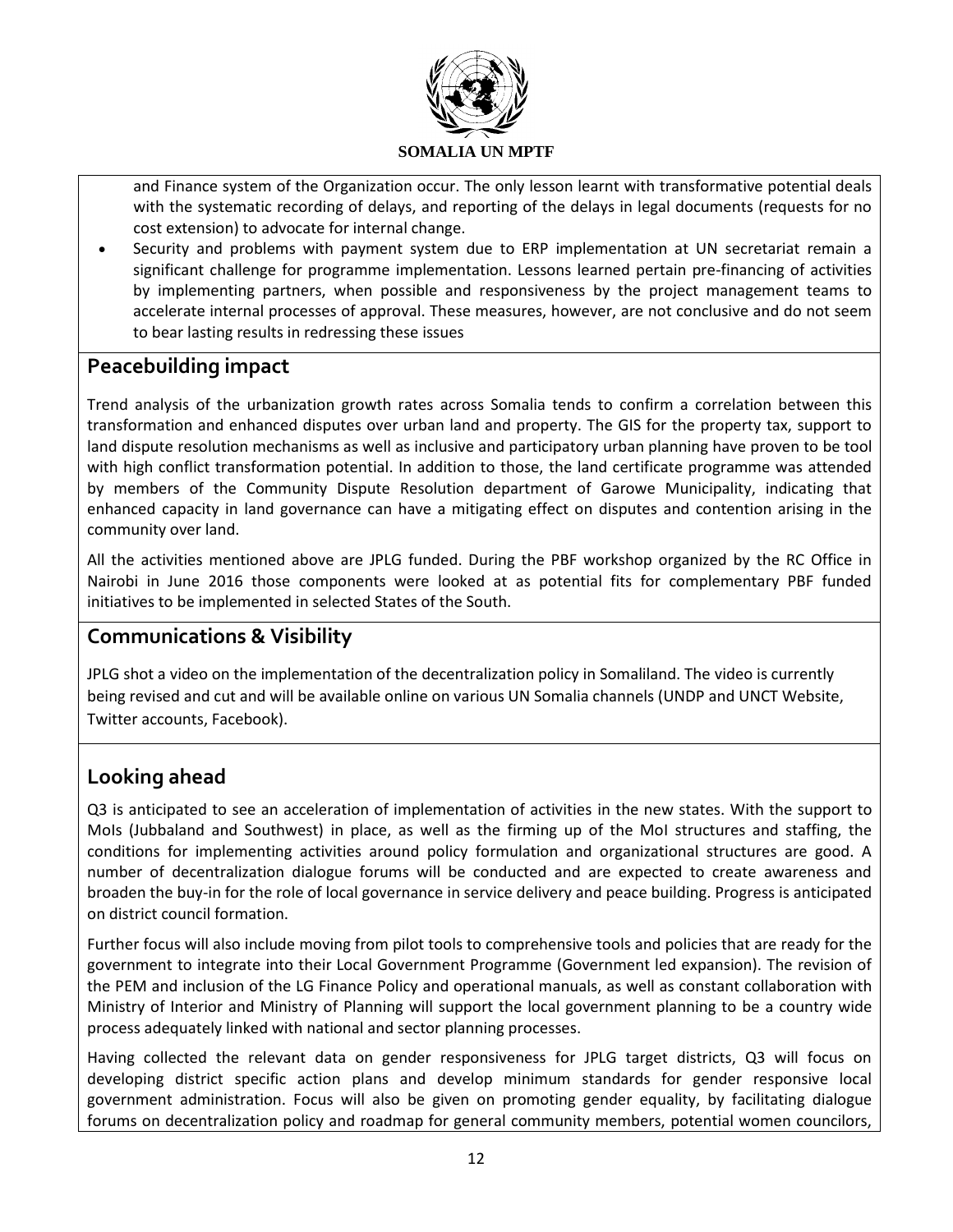

sector association members (i.e. health association, teachers' association) and administration members.

The next quarter will see implementation begin for Puntland's Service Delivery Models, which were suspended in 2015. Civic Education training for government and partners will occur in Somaliland and Puntland, and expansion of civic education activities for Jubbaland and an additional state should be designed and prepared for implementation.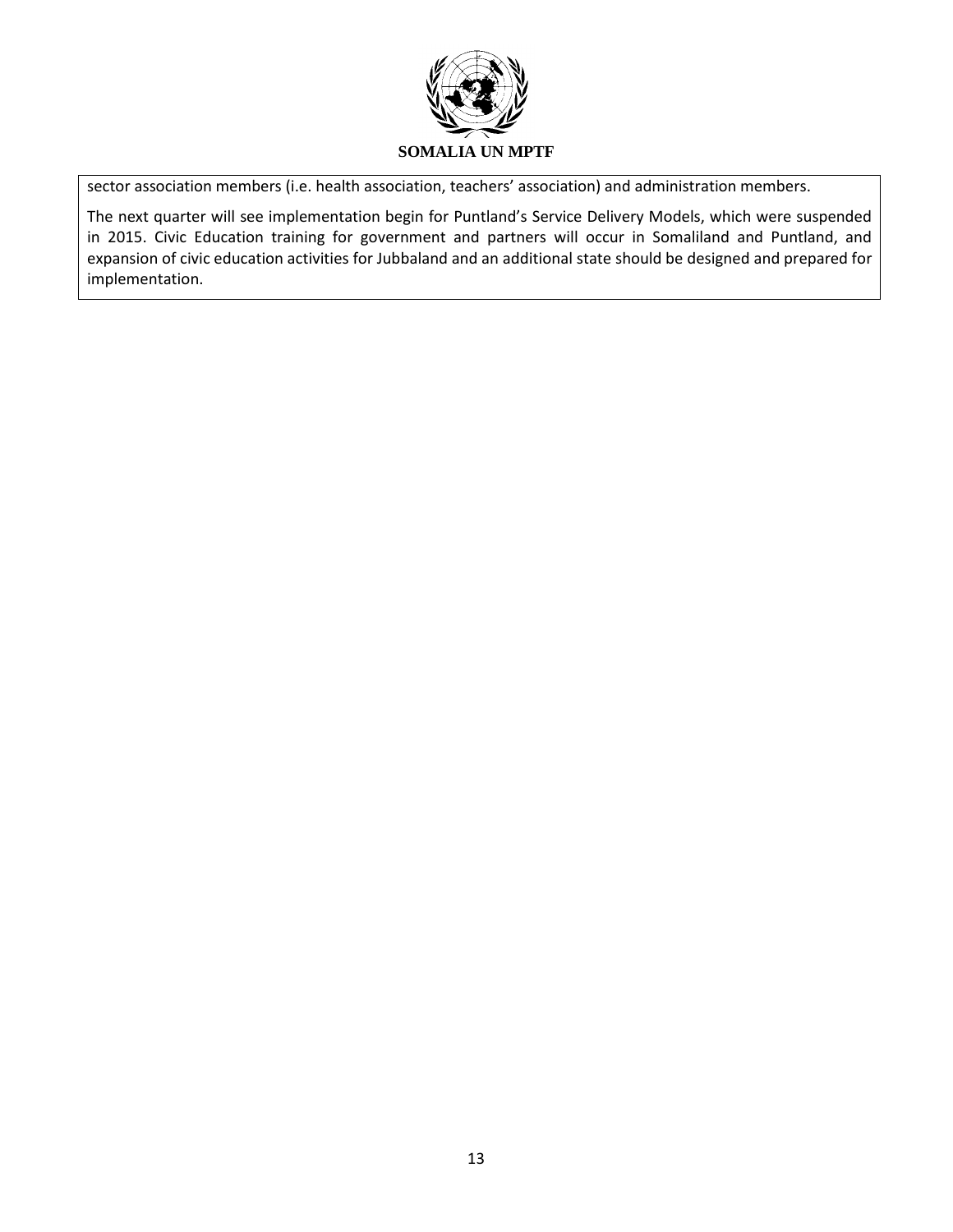

### **ANNEX 1. RISK MANAGEMENT**

 $\overline{a}$ 

This section can be used to update or use the risk logs developed during the project development stage and provide any mitigation measures being undertaken by the project.

| <b>Type of Risk</b>    | <b>Description of Risk</b>                                                                                                                                                                                                                                                                                                                      | <b>Mitigating Measures</b>                                                                                                                                                                                                                                                                                                                                                                                                                                                                                                                                                                                                             |
|------------------------|-------------------------------------------------------------------------------------------------------------------------------------------------------------------------------------------------------------------------------------------------------------------------------------------------------------------------------------------------|----------------------------------------------------------------------------------------------------------------------------------------------------------------------------------------------------------------------------------------------------------------------------------------------------------------------------------------------------------------------------------------------------------------------------------------------------------------------------------------------------------------------------------------------------------------------------------------------------------------------------------------|
| <b>Political risks</b> | Prodoc: The adoption of the new Constitution and<br>the establishment of a new government in<br>Mogadishu, and upcoming local elections may lead to                                                                                                                                                                                             | Project teams are monitoring political developments and adjusting the<br>implementation schedule accordingly.                                                                                                                                                                                                                                                                                                                                                                                                                                                                                                                          |
|                        | increased political uncertainty.<br><b>Update:</b><br>Elections scheduled for Somaliland has been<br>postponed until April, 2017. Upcoming presidential<br>election in Somalia may disrupt programme<br>interventions in new federal member states due to<br>increased political uncertainty.                                                   | JPLG has committed to conducting regular and systematic monitoring to inform<br>programming, and will identify opportunities, threats and challenges. Appropriate<br>risk mitigation measures will be developed and implemented in conjunction with<br>other international actors, including JPLG donors, embassies, the UN Resident<br>Coordinator's Office and the UN Department of Safety and Security (UNDSS).<br>JPLG is also looking to develop common operational basis in Mogadishu, Baidoa<br>and Kismayo to enable more coherent service delivery from UN agencies. New<br>service delivery models are also being discussed. |
| <b>Security risks</b>  | <b>Prodoc:</b> Restricted access to field locations, especially<br>in south and central Somalia, and certain areas of<br>Puntland and Somaliland due high personal security<br>risks.<br>Update:<br>Both Somaliland (most areas) and Puntland have<br>been elevated to high risk which has impacted the<br>programme implementation modalities. | JPLG in close cooperation with the donors engage third parties to implement and<br>monitor activities.<br>Following advice from UNDSS, national and international staff will be engaged<br>where possible in teams to implement and field monitor activities.                                                                                                                                                                                                                                                                                                                                                                          |
| Operational            | Prodoc: The constant turnover and weak skills of                                                                                                                                                                                                                                                                                                | JPLG focuses capacity development on departments and units of partner                                                                                                                                                                                                                                                                                                                                                                                                                                                                                                                                                                  |

<sup>&</sup>lt;sup>11</sup> Environmental; Financial; Operational; Organizational; Political; Regulatory; Security; Strategic; Other.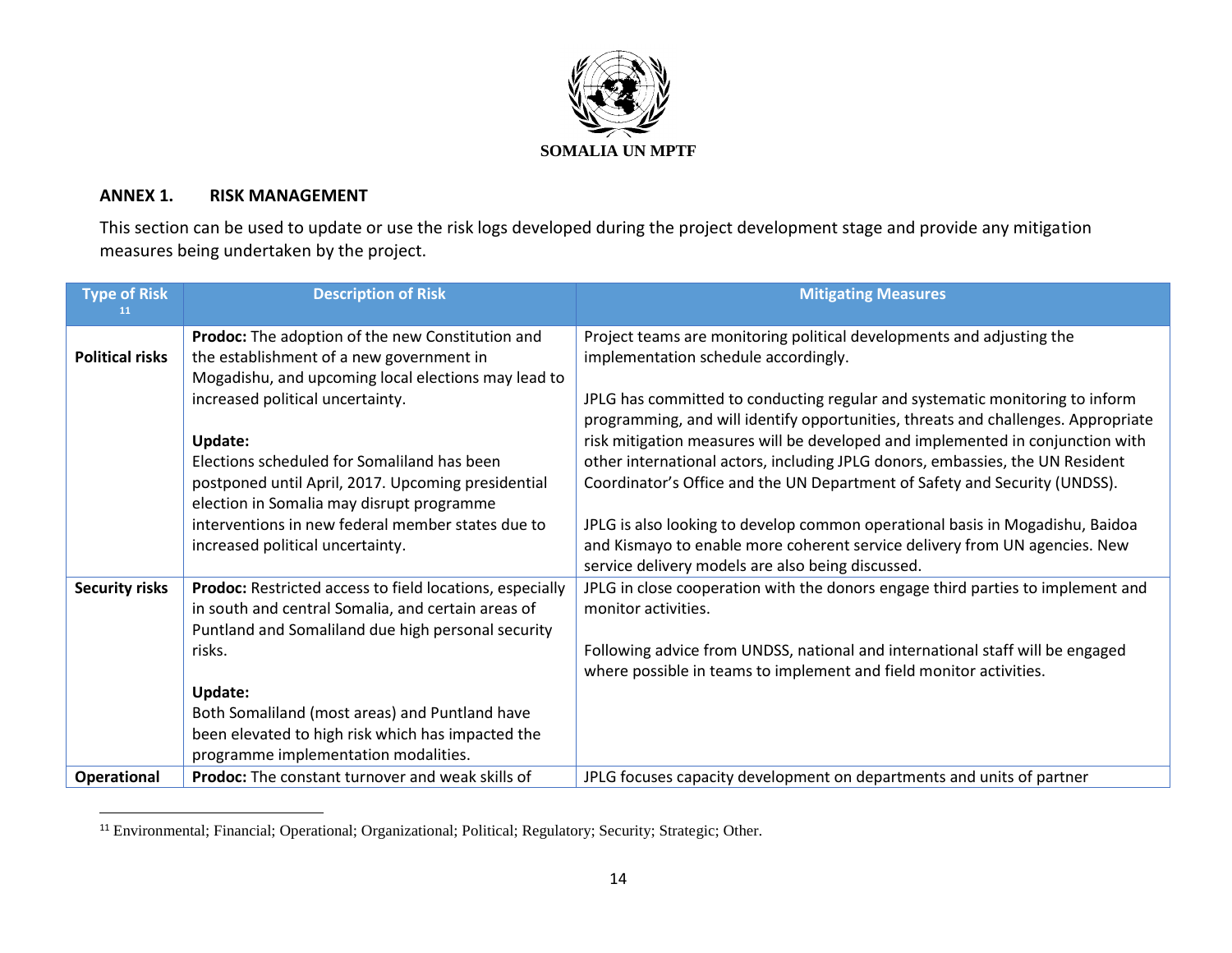

| risks       | senior officials and staff among Somali partner         | institutions rather than individuals. This strategy will be pursued by:               |
|-------------|---------------------------------------------------------|---------------------------------------------------------------------------------------|
|             | institutions may impede implementation of               | Developing and maintaining strong relations with the departments and units            |
|             | programme activities.                                   | concerned                                                                             |
|             |                                                         | Encouraging leaders to engage the entire staff of departments and units in            |
|             | <b>Update:</b>                                          | discussions with JPLG and other parties concerned                                     |
|             | 2015 has seen a number of changes in senior             | Mobilizing community interest and support for proposed activities, including          |
|             | leadership in key ministries. It has and is still       | representatives of different clans, women and other social groups                     |
|             | impacting the implementation capacity of                | Keeping potential users and beneficiaries informed of proposed activities and         |
|             | government counterparts. 2016 has to date proved        | where feasible encouraging their participation in decision making                     |
|             | relatively stable in most of the Somali counterpart     | Using these techniques to build strong local ownership of proposed reforms            |
|             | governments.                                            | and activities among staff, potential users and beneficiaries                         |
|             |                                                         | maintaining pressure on current and new leaders to adhere to decisions                |
|             |                                                         | already made and to follow through on implementation                                  |
|             |                                                         | Regularly monitoring progress to inform corrective action where needed                |
| Operational | Prodoc: In south and central Somalia, the legal basis   | JPLG is supporting drafting of options papers for relationships between Federal       |
| risks       | for local governance remains unclear.                   | level the emerging states and their local governments                                 |
|             |                                                         |                                                                                       |
|             |                                                         | The formation of Federal Member States, and their improved abilities to work is       |
|             |                                                         | changing the political context. This is further complimented by the approval by all   |
|             |                                                         | of the Wadajir framework and close partnerships between the Ministers of Interior     |
|             |                                                         | from all states (except Somaliland and to a lesser degree Puntland). It is against    |
|             |                                                         | this backdrop that JPLG has agreed to play a more active role in creating a more      |
|             |                                                         | enabling environment, working with Ministries of Interior and starting to assist in   |
|             |                                                         | district council formation.                                                           |
| Operational | The lack of political will and institutional commitment | JPLG staff will have opportunities to monitor and report on these risks through       |
| risks       | among government partners in all three zones may        | their constant interactions with government officials in central ministries and local |
|             | result in failure to follow through on agreements,      | authorities.                                                                          |
|             | jeopardizing progress towards achieving JPLG goals      | As preventive measures, JPLG seeks to build strong commitment at the highest          |
|             | and milestones.                                         | levels of government, and strong ownership of Programme activities among              |
|             |                                                         | government staff, elected representatives, and other institutional stakeholders.      |
|             |                                                         | This will be achieved by maintaining frequent communications to ensure they are       |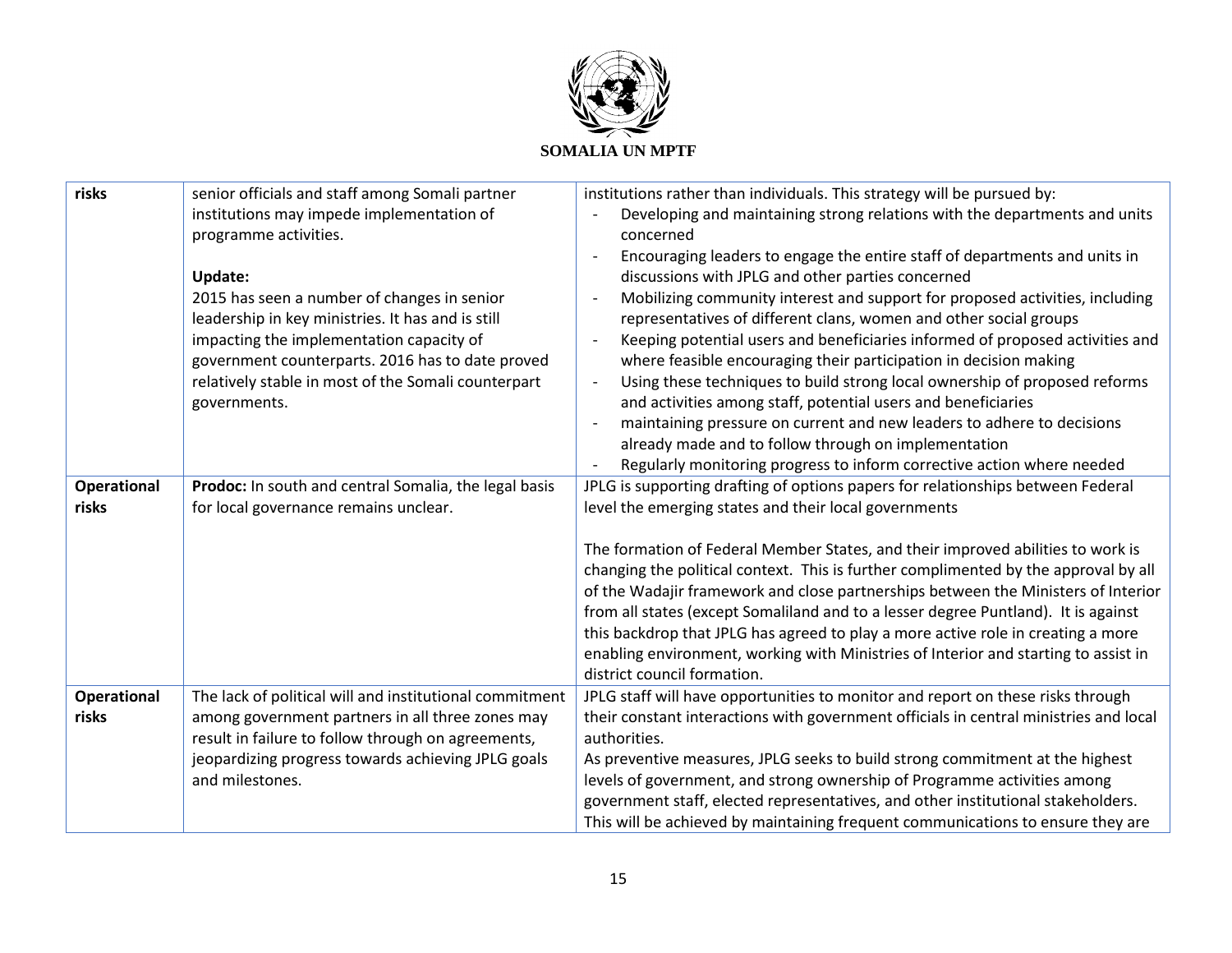

|                               |                                                                                                                                                                                                 | fully informed of Programme activities and closely involved in the planning and<br>design of them.                                                                                                                                                                                                                                                                                                                                                                                                                                                                                                                                                                                                                                                                               |
|-------------------------------|-------------------------------------------------------------------------------------------------------------------------------------------------------------------------------------------------|----------------------------------------------------------------------------------------------------------------------------------------------------------------------------------------------------------------------------------------------------------------------------------------------------------------------------------------------------------------------------------------------------------------------------------------------------------------------------------------------------------------------------------------------------------------------------------------------------------------------------------------------------------------------------------------------------------------------------------------------------------------------------------|
|                               |                                                                                                                                                                                                 | This is clearly demonstrated by the steering committee meetings and the<br>functionality of the Inter Ministerial Committees on Local Governance in<br>Somaliland and Puntland.                                                                                                                                                                                                                                                                                                                                                                                                                                                                                                                                                                                                  |
|                               |                                                                                                                                                                                                 | JPLG has also worked with partners to create a Strategic Steering Committee<br>meeting to help guide and protect the work and its implementation. Demand is<br>high and there is a concern that needs cannot be fully met in the current Somali<br>context. Additionally, the governments of the north are fearful that expansion in<br>the south will be detrimental to their needs.<br>These challenges where possible can be overcome by working with others closely<br>(eg World Bank) and regular liaison.                                                                                                                                                                                                                                                                  |
| Operational                   | Due to increased levels of security in Somaliland<br>which requires the use of AV's for all movements;<br>program activities may be hampered since JPLG does<br>not yet have AV's in the field. | To come up with such solutions that comply with UNDSS and make sure that<br>planned activities will be not in the risk. Transfer of greater responsibilities to<br>government and national counterparts                                                                                                                                                                                                                                                                                                                                                                                                                                                                                                                                                                          |
| <b>Quality of</b><br>delivery | Due to varying degrees of institutional capacity, the<br>quality of Programme activities may vary, particularly<br>for services provided by third parties contracted by<br>JPLG.                | JPLG adopted competitive bidding to select competent contractors. Field staff,<br>together with local authority staff, will undertake regular monitoring and<br>evaluation of services provided to take corrective action. As described under<br>Output 3.3 in chapter 6, PICs and CMGs will also be involved in monitoring at the<br>community level.<br>JPLG is able to monitor through close team and field team coordination, enhancing<br>contractor performance and improving on shortfalls as early as possible.<br>In cases where the performance of third party providers is unsatisfactory, the<br>provider will be given further training to meet agreed standards of service and<br>performance. If performance remains sub-standard, the provider will be replaced. |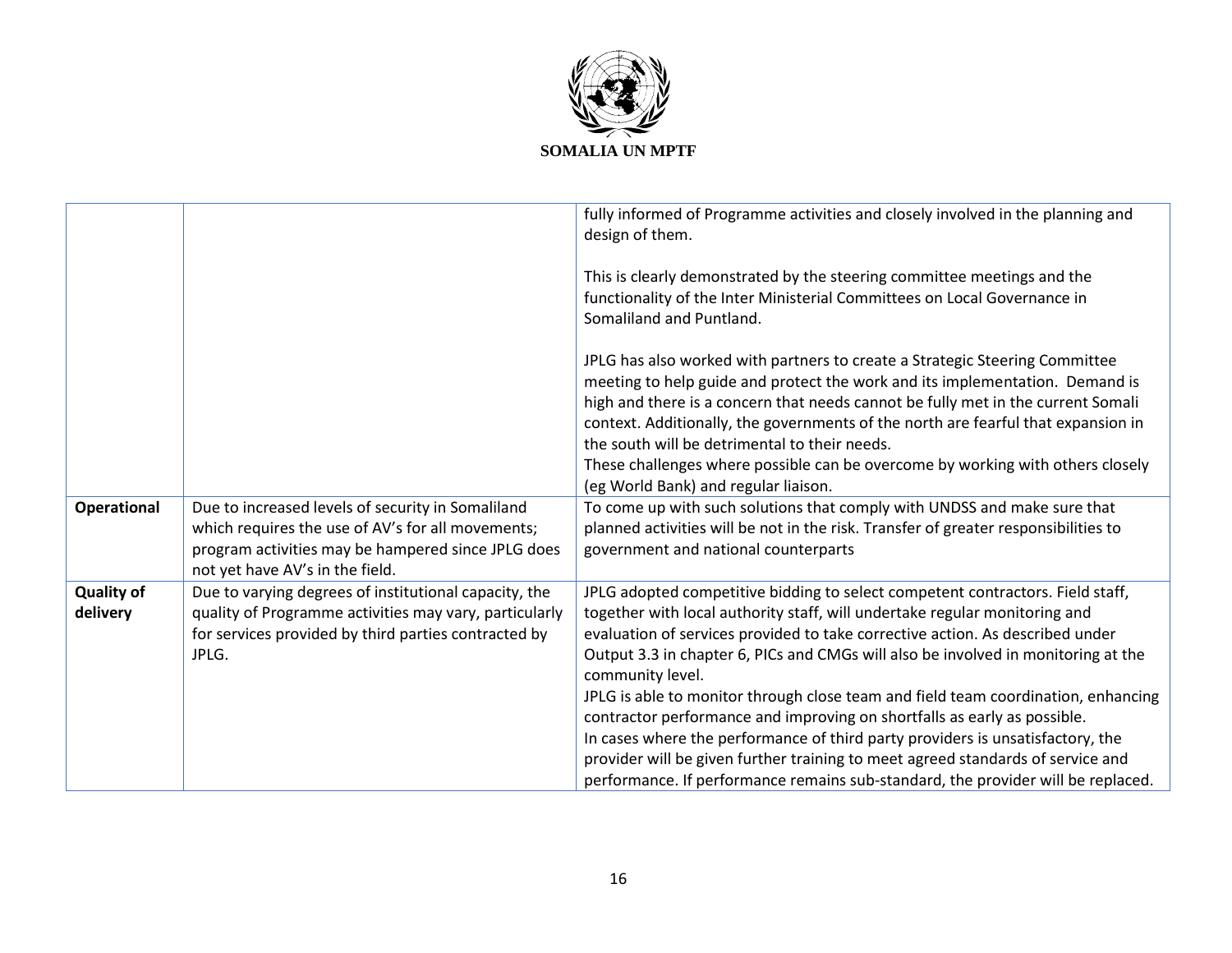

## **ANNEX 2. MONITORING AND OVERSIGHT ACTIVITIES**

| <b>Monitoring Activity</b>                                                                                 | <b>Date</b>                             | <b>Description &amp; Comments</b>                                                                                                                                                                                                                                                                                              | <b>Key Findings / Recommendations</b>                                                                                                                                                                                                                                                                                                                                                                                                                                                                                                                                                                                                                                                                                                                                       |
|------------------------------------------------------------------------------------------------------------|-----------------------------------------|--------------------------------------------------------------------------------------------------------------------------------------------------------------------------------------------------------------------------------------------------------------------------------------------------------------------------------|-----------------------------------------------------------------------------------------------------------------------------------------------------------------------------------------------------------------------------------------------------------------------------------------------------------------------------------------------------------------------------------------------------------------------------------------------------------------------------------------------------------------------------------------------------------------------------------------------------------------------------------------------------------------------------------------------------------------------------------------------------------------------------|
| <b>Supporting Somaliland</b><br>districts to complete<br>planning approval<br>process for 2016<br>projects | $12th$ May $-$<br>2 <sup>nd</sup> June  | Each year districts complete the planning approval<br>process of service delivery projects by filling, signing<br>and stamping the appraisal forms such as the land<br>ownership documents, council approval, operations<br>and maintenance budget, environmental<br>assessment and agreement with the sector ministry<br>etc. | All the districts visited have completed the planning approval<br>process for 2016 investment projects, all the projects that have<br>had completed and successful appraisal and feasibility study<br>processes have been approved for implementation.<br>District planning process should be brought to the attention of the<br>IMC, to ensure whether district planned projects are in line with<br>the decentralization and the SDM.                                                                                                                                                                                                                                                                                                                                     |
| Assessment on gender<br>friendly work<br>environment for<br>Somaliland local<br>governments                | $12th$ May $-$<br>2 <sup>nd</sup> June  | UNDP- JPLG has a plan to establishment of gender<br>responsive model offices for LG in a pilot district(s)                                                                                                                                                                                                                     | In Berbera and Sheikh such mechanism has been established<br>which enabled women to put their concern to the executive<br>committee, an association of women working in Berbera local<br>government have been established, whereby the mayor meets<br>every quarter of the year with women in the local government.<br>In Sheikh District women are represented in the executive<br>committee therefore the ability and accessibility to the senior<br>management is not a problem. Though in Burao women working<br>in the Local Government lack the ability and accessibility to the<br>senior management and meetings where important decisions are<br>made. Facilities for women working in LG offices are either<br>insufficient or nonexistent.<br>(report available) |
| Zeila joint monitoring                                                                                     | 28 <sup>th</sup> May-<br>3 June<br>2016 | JPLG agencies and MOI conducted a joint<br>assessment on Zeila to get deeper insight on the<br>experience expanding the JPLG supported systems<br>to Zeila and then generate programmatically useful<br>information and data on lessons learned /best<br>practices of government – led expansion to other<br>districts         | Progress has been made Capacity Development consultant is<br>supporting planning department, the district has benefited from<br>the PEM training, and has developed its DDF and AWPBs and<br>implemented vital service delivery projects.                                                                                                                                                                                                                                                                                                                                                                                                                                                                                                                                   |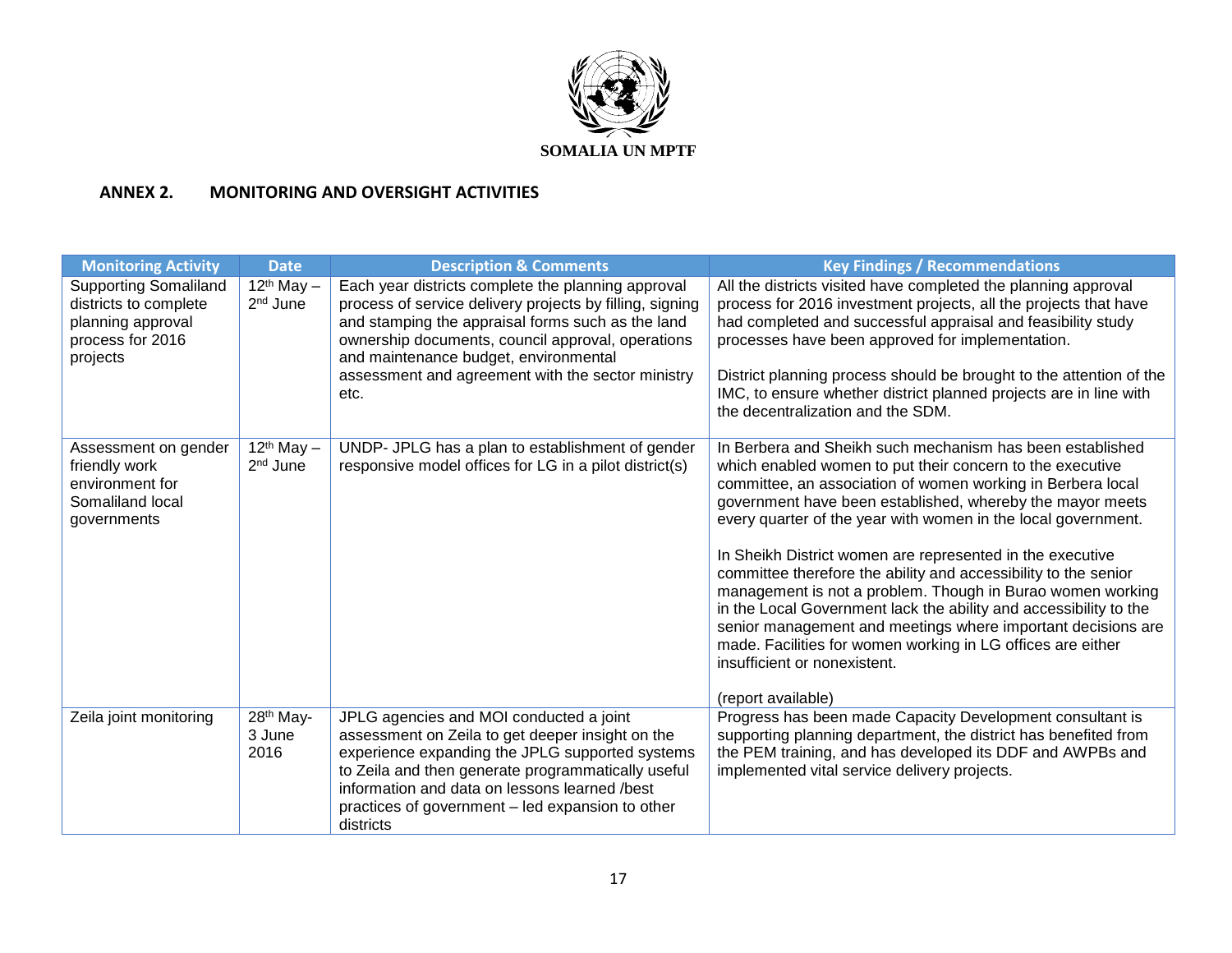

| <b>MOILG Quarterly</b><br>monitoring mission<br>Target districts:<br>Bosaso, Bandar Bayla,<br>Gardo, Glakacyo, Eyl<br>and Jariban | $03 - 14$<br>April 2016 | This Mission was planned by MOI with technical<br>support of UNDP JPLG for the supervision of the<br>target districts. It is part of the Ministry's strategy to<br>strengthen the oversight of local authorities                                                                                                                                                                                                                                          | • The Team supervised ongoing projects and have also meet<br>with the mayor and districts consultants. They identified<br>delay in payments from UNCDF side.<br>New district councils were only given induction training,<br>other training i.e governance, gender needs to be planned<br>for<br>The mission duration was too short and the team was not<br>able to capture as much information as possible. Efforts<br>should be made by UNDP to extend the duration of<br>monitoring and supervision missions.<br>Continuous replacement of councils has caused a lot of<br>terrible.                                                                                                                                                                                                                                                                                                                                                                                                                                                                                                                                                                                                                                                                                                                                          |
|-----------------------------------------------------------------------------------------------------------------------------------|-------------------------|-----------------------------------------------------------------------------------------------------------------------------------------------------------------------------------------------------------------------------------------------------------------------------------------------------------------------------------------------------------------------------------------------------------------------------------------------------------|----------------------------------------------------------------------------------------------------------------------------------------------------------------------------------------------------------------------------------------------------------------------------------------------------------------------------------------------------------------------------------------------------------------------------------------------------------------------------------------------------------------------------------------------------------------------------------------------------------------------------------------------------------------------------------------------------------------------------------------------------------------------------------------------------------------------------------------------------------------------------------------------------------------------------------------------------------------------------------------------------------------------------------------------------------------------------------------------------------------------------------------------------------------------------------------------------------------------------------------------------------------------------------------------------------------------------------|
| Joint MOI-UN JPLG<br>monitoring and<br>supervision<br>Target districts: Eyl,<br>Gardo, Bosaso and<br>Garowe.                      | $12 - 21$<br>June 2016  | The objective of the mission was to review the<br>progress of activities and assess the quality of<br>projects in target districts, LGs' capacity, document<br>challenges and lessons learnt and provide<br>recommendation to the programme management<br>wherever it's applicable.<br>A number of methods was used: observations,<br>informant interviews (LG, district consultants, village<br>committees, implementing partners and<br>beneficiaries). | • The Joint-monitoring team identified that LGs don't receive<br>copies of most policies, manuals, modules developed under<br>the assistance of JPLG, except few. MOI and JPLG will<br>organize separate meeting and discuss possible ways of<br>addressing these issue.<br>In 2015, LGs received number of JPLG supported trainings.<br>Most of these trainings were short term. And it is<br>recommended that JPLG harmonizes these different<br>trainings and plan for long term trainings.<br>Concern were made by LGs on procurement and tendering.<br>Puntland Tender Board sent an official letters to LGs<br>requesting that all tenders, at national or LG level, should<br>come under their portfolio. This will hinder the<br>decentralization process. It is agreed that, high level<br>interventions should be made, probably by the VP champion<br>of decentralization.<br>LGs noted that capacity of districts has improved and now,<br>directors are somewhat able to develop districts plans,<br>procurements and implement projects.<br>Districts like Bosaso had implemented community-led<br>initiative(road) as per JPLG guidelines<br>Positive feedbacks were received on the work of<br>consultants. It is recommended that Young graduates<br>should take active role on participating, where necessary, |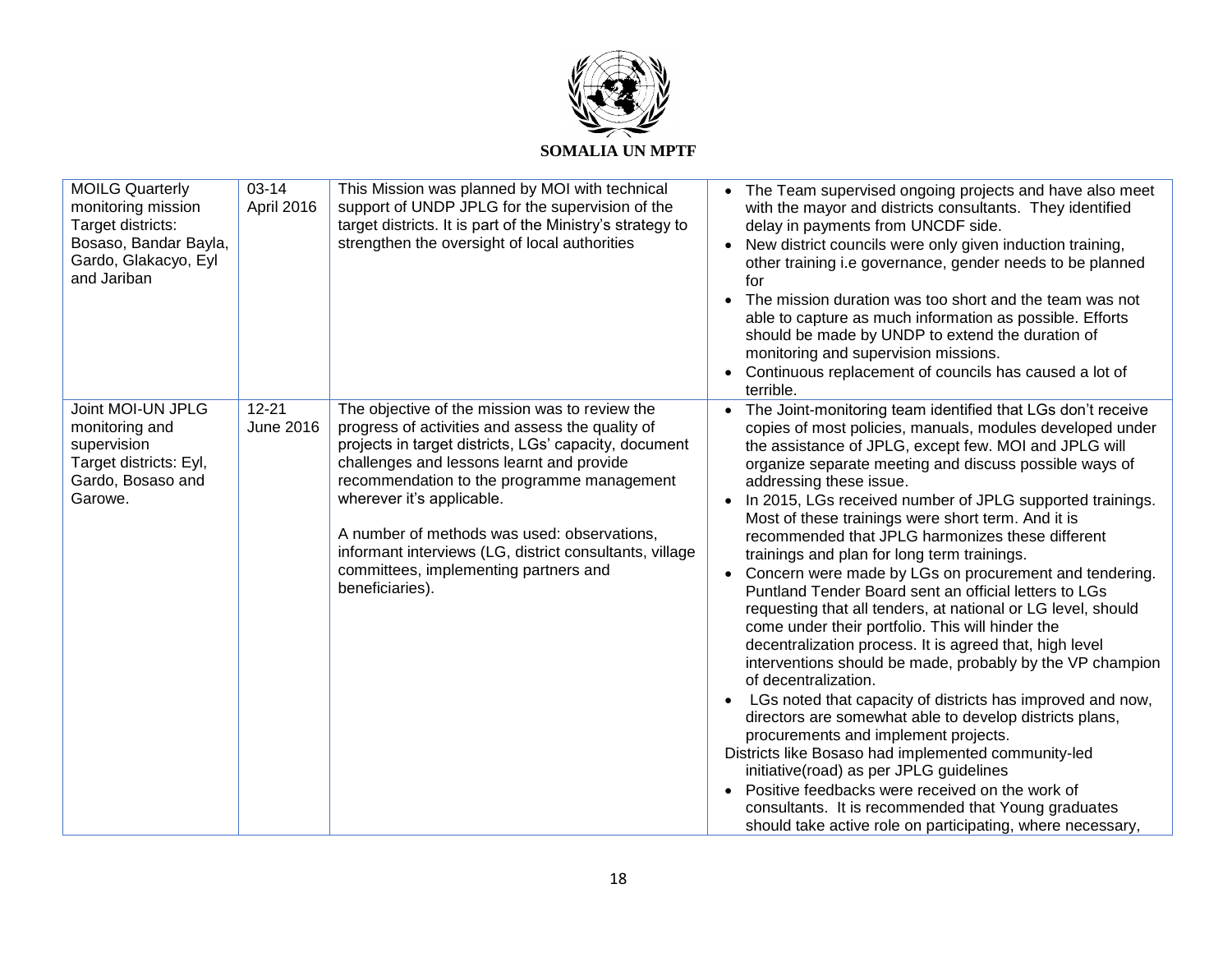

|                                                                                            |                            |                                                                                                                                                                                                                                                          | meetings, JPLG training and validation workshop.<br>Delays of LDF payment was also noticed. UNCDF hasn't<br>released funds. Huge concerns were raised by LGs and<br>noted that such delays will impact the credibility of LGs. And<br>may have a negative impact on deliverables.                                                                                                                                                                                                                                                                  |
|--------------------------------------------------------------------------------------------|----------------------------|----------------------------------------------------------------------------------------------------------------------------------------------------------------------------------------------------------------------------------------------------------|----------------------------------------------------------------------------------------------------------------------------------------------------------------------------------------------------------------------------------------------------------------------------------------------------------------------------------------------------------------------------------------------------------------------------------------------------------------------------------------------------------------------------------------------------|
| Programme oversight<br>field monitoring visit                                              | <b>May 10-</b><br>14, 2016 | Monitoring Civic Education Partner, Centre for<br>Peace and Democracy in Baidoa, South West State.<br>It entailed visit to ongoing activities of the time,<br>phone calls to beneficiaries, meeting with select<br>beneficiaries and LG representatives. | Findings indicated a delay in activities due to a variety of<br>reasons, including funding transfer / liquidation delays of the<br>partner; security incident which delayed a significant event. It<br>was decided to amend the partnership agreement to include a<br>no-cost-extension for a two-month period to ensure activities'<br>completion.                                                                                                                                                                                                |
|                                                                                            | April 26 -<br>28, 2016     | Monitoring civic education activities in Banadir<br>(partner KAAH) across 17 districts. It entailed visit to<br>ongoing activities of the time, phone calls to<br>beneficiaries, meeting with select beneficiaries and<br>LG representatives.            | Findings indicated that activities are on track as planned.<br>Improved coordination between the partner, BRA and MoIFA<br>should be a priority, which may be mitigated by a recently<br>deployed consultant within the MoIFA by UNICEF (JPLG). The<br>partner should attend the Governance meetings organized by<br>BRA to share vital information on activities they are<br>implementing alongside UNICEF.                                                                                                                                       |
| Civic education<br>steering committee<br>meeting                                           | April 3-4.                 | The steering committee meets quarterly and is<br>chaired by MoIF permanent secretary. UNICEF,<br>civic education implementing partners and all JPLG<br>districts are members in this committee.                                                          | MoIFA stressed the need for Civic education projects in Jowhar<br>and Beletweyn rolled out. The PS mentioned the crucial time<br>when citizens need to be mobilized on their rights and<br>responsibilities ahead of elections.                                                                                                                                                                                                                                                                                                                    |
| Spot-check                                                                                 | April 24-<br>26            | UNICEF engaged an independent entity to spot-<br>check KAAH (a local NGO that is implementing the<br>civic education activities in Banadir.)                                                                                                             | The consultancy reported activities in line with agreed budget<br>and purposes. No issues reported.                                                                                                                                                                                                                                                                                                                                                                                                                                                |
| Joint Quarterly<br>Monitoring for<br>education SDM led by<br>the minister of<br>education. | 9th to 14th<br>April 2016  | The team visited primary schools supported by the<br>programme to see progress against the plan and<br>see the impact of the programme on the quality of<br>education and the environment of the schools.                                                | Education service delivery is improviging in pilot districts as a<br>result of the JPLG. The joint team visited primary schools<br>supported by JPLG and witnessed strong execution of the<br>district plan including completion of the rehabilitation and<br>classroom extension as well as the positive impact of the<br>programme on the sanitation of the schools. The minster<br>continues to show a high commitment to decentralization and<br>spoke strongly in favor of districts taking a greater role in<br>education across Somaliland. |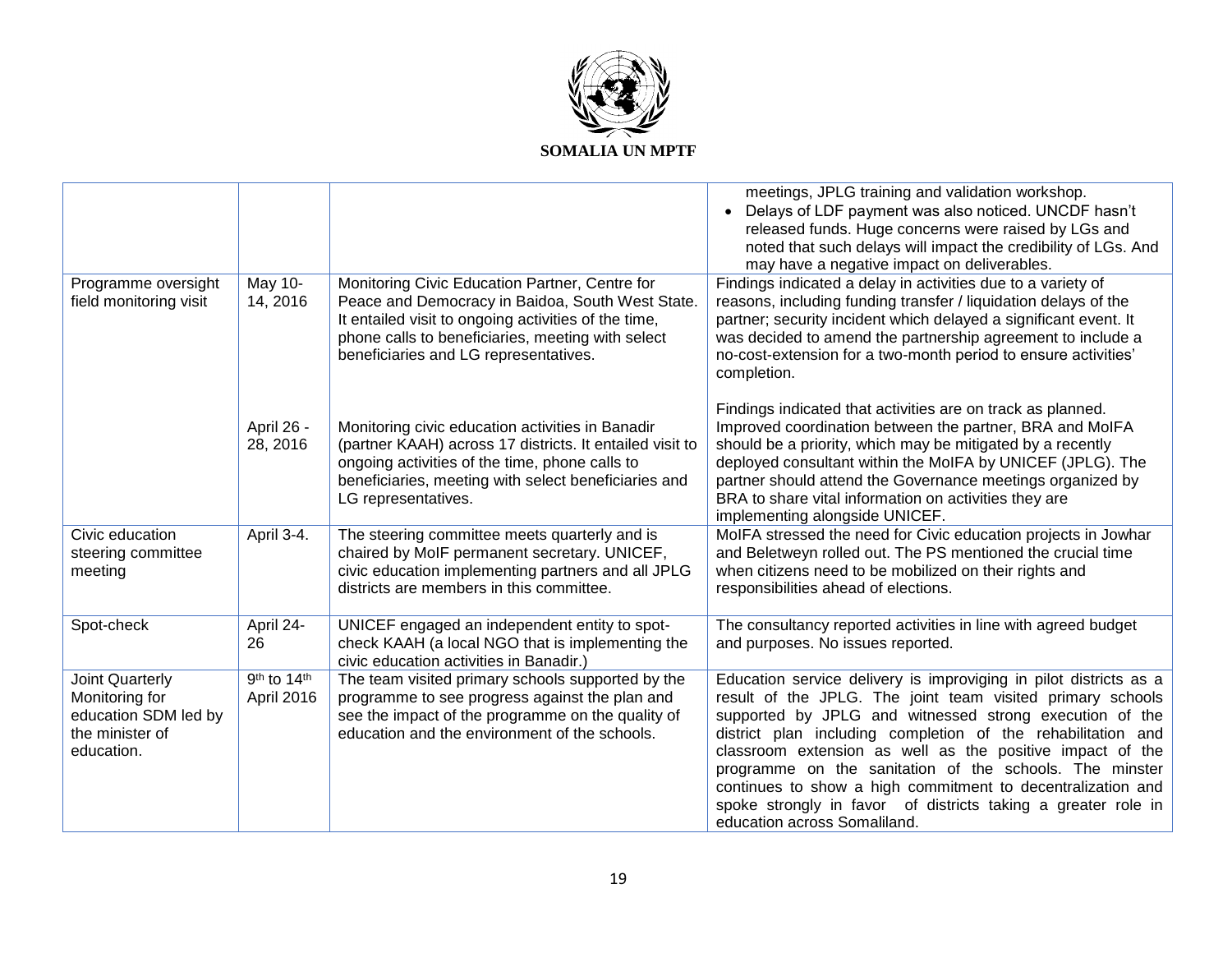

| Monitoring              | April, May,            | Provision of technical and monitoring support      |  |
|-------------------------|------------------------|----------------------------------------------------|--|
| implementation of LDF   | June                   |                                                    |  |
| projects                |                        |                                                    |  |
| Review and collection   | 28 <sup>th</sup> May – | The lessons learnt from the government-led         |  |
| data on lessons         | 3 <sup>rd</sup> June,  | expansion with inform the expansion of the same to |  |
| learned /best practices | 2016                   | other districts                                    |  |
| of government - led     |                        |                                                    |  |
| expansion (Zaylac)      |                        |                                                    |  |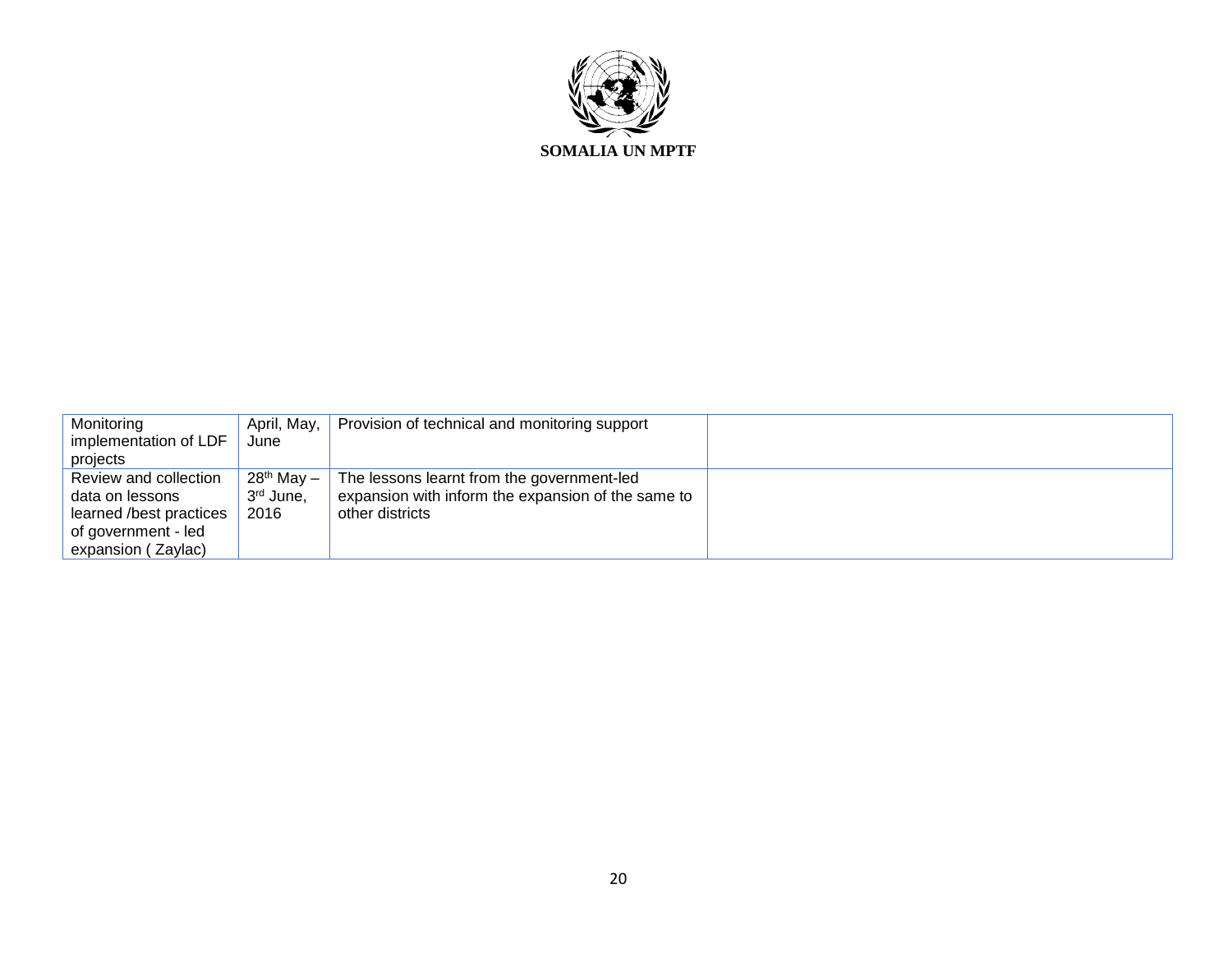

#### **ANNEX 3. TRAINING DATA**

|                  | <b>Target Group</b>                                                                  |                                                                         | <b>Dates</b> | # of participants |                | <b>Title of the training</b>                   | <b>Location of</b><br>training | <b>Training provider</b>                      |
|------------------|--------------------------------------------------------------------------------------|-------------------------------------------------------------------------|--------------|-------------------|----------------|------------------------------------------------|--------------------------------|-----------------------------------------------|
| #                | <b>Ministry. District or</b>                                                         | <b>Others</b>                                                           |              |                   |                |                                                |                                |                                               |
|                  | <b>UN staff</b>                                                                      |                                                                         |              | M                 | F.             |                                                |                                |                                               |
| $\overline{1}$ . | Council, director of<br>departments, head of<br>units sub units and<br>civil society |                                                                         | 04-06.03     | 36                | 5              | PEM (1,2&3) refreshing<br>training             | Eyl                            | Mol and district<br>consultants               |
| 2.               | Council, director of<br>departments, head of<br>units sub units and<br>civil society |                                                                         | 24-26.03     | 38                | $\overline{7}$ | PEM (1,2&3) refreshing<br>training             | Gardo                          | Mol, district<br>consultants and<br>UNDP/JPLG |
| $\overline{3}$ . | Council, director of<br>departments, head of<br>units sub units and<br>civil society |                                                                         | 26-29.03     | 28                | 9              | PEM (1,2&3) refreshing<br>training             | <b>Burtinle</b>                | Mol, district<br>consultants and<br>UNDP/JPLG |
| $\overline{4}$ . | Council, director of<br>departments, head of<br>units sub units and<br>civil society |                                                                         | 28-30.03     | 35                | 11             | PEM (1,2&3) refreshing<br>training             | <b>Bosaso</b>                  | Mol, district<br>consultants and<br>UNDP/JPLG |
| 5.               | Council, director of<br>departments, head of<br>units sub units and<br>civil society |                                                                         | 29-31.03     | 39                | 6              | PEM (1,2&3) refreshing<br>training             | Galakio                        | Mol, district<br>consultants and<br>UNDP/JPLG |
| 6.               | Council, director of<br>departments, head of<br>units sub units and<br>civil society |                                                                         | 09-13.04     | 25                | $\overline{7}$ | PEM (1,2&3) refreshing<br>training             | Beyla                          | Mol and district<br>consultants               |
| 7.               | <b>MoEWT</b>                                                                         | Social affairs Director,<br>MoEWT Coordinator,<br>Environmental wardens | 09-13.04     | 9                 | 1              | On job training: NRM<br>Reporting templates    | Gardo                          | <b>MoEWT</b>                                  |
| 8.               | District staff and<br>MoPWH&T                                                        |                                                                         | 11-13.04     | 19                | 4              | URF training on Road<br>Network and Settlement | Hargeisa                       | <b>UN-Habitat</b>                             |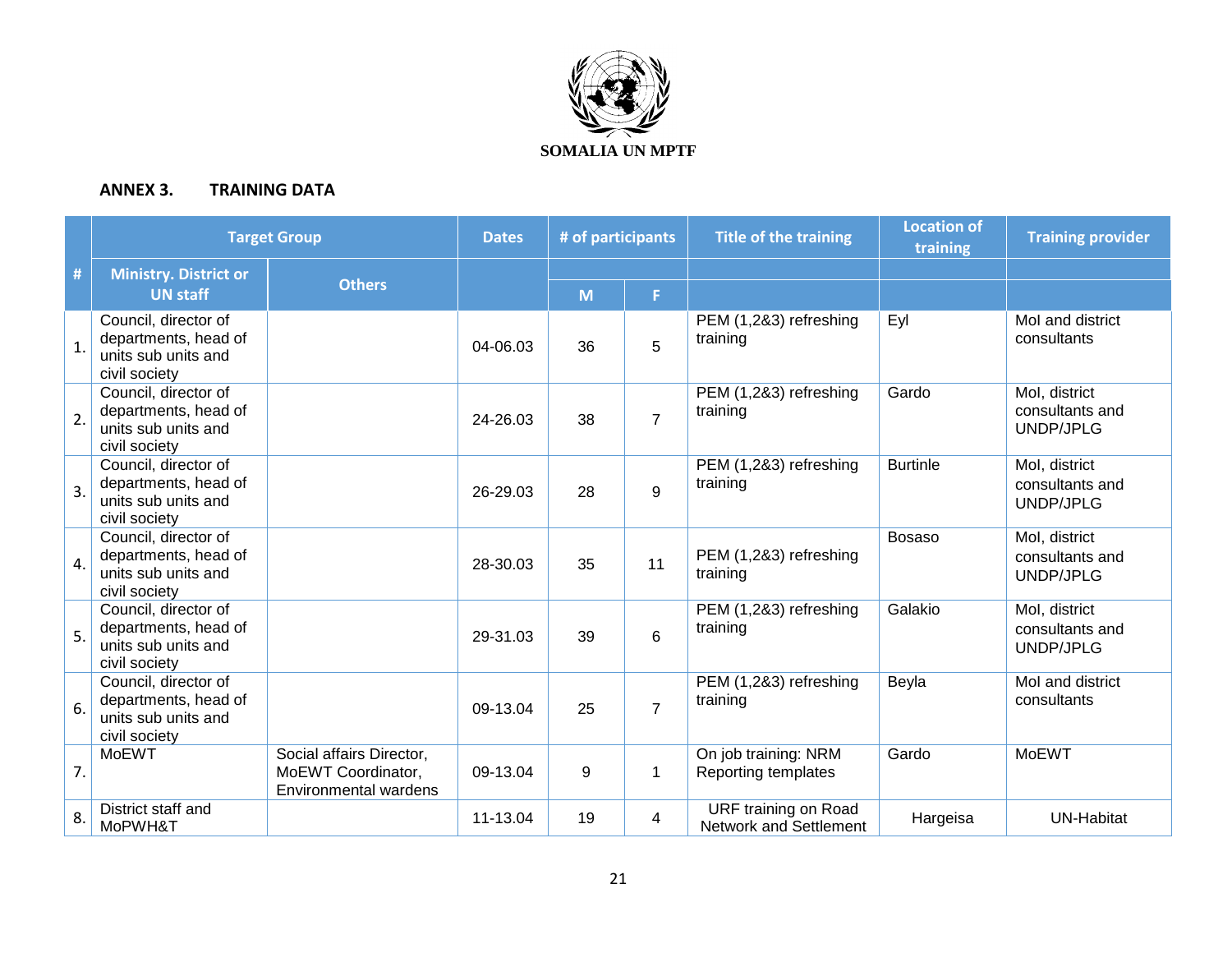

|                 |                                                                                      | <b>Target Group</b>                                                            | <b>Dates</b> | # of participants |          | <b>Title of the training</b>                                                                                                                        | <b>Location of</b><br>training                              | <b>Training provider</b>        |
|-----------------|--------------------------------------------------------------------------------------|--------------------------------------------------------------------------------|--------------|-------------------|----------|-----------------------------------------------------------------------------------------------------------------------------------------------------|-------------------------------------------------------------|---------------------------------|
| $\#$            | <b>Ministry. District or</b>                                                         |                                                                                |              |                   |          |                                                                                                                                                     |                                                             |                                 |
|                 | <b>UN staff</b>                                                                      | <b>Others</b>                                                                  |              | M                 | F        |                                                                                                                                                     |                                                             |                                 |
|                 |                                                                                      |                                                                                |              |                   |          | Planning                                                                                                                                            |                                                             |                                 |
| 9.              | <b>RDA</b>                                                                           | <b>JPLG Districts Engineers</b><br>and Directors of<br>Departments of planning | 13-16.04     | 21                | $\Omega$ | <b>Training for Roads</b><br><b>Standard Manuals (For</b><br>the JPLG Districts<br><b>Engineers and Directors</b><br>of Departments of<br>planning) | Hargeisa                                                    | <b>RDA</b>                      |
| 10 <sup>1</sup> | Council, director of<br>departments, head of<br>units sub units and<br>civil society |                                                                                | 15-18.04     | 32                | 9        | PEM (1,2&3) refreshing<br>training                                                                                                                  | Jariban                                                     | Mol and district<br>consultants |
| 11              | Academia and Civil<br>Service Institute                                              | <b>Puntland State</b><br>University, Hayan<br>Institute                        | 19-20.04     | 12                | 1        | <b>Training of Traininers</b><br>Land Certificate and<br><b>Land Curricula</b><br>Programmes                                                        | Hargeisa,<br>Somaliland (for<br>Somaliland and<br>Puntland) | Norwegian Refugee<br>Council    |
| 12              | Municipality                                                                         | <b>District</b>                                                                | 20-23.04     | 23                | 5        | Procurement guidelines<br>training to Departmental<br>directors and<br>representatives of district<br>authority                                     | Mogadishu                                                   | <b>MoM</b>                      |
| 13              | <b>RDA &amp; MoPWs</b>                                                               |                                                                                | 20-23.04     | 22                | 6        | <b>Training for Roads</b><br><b>Standard Manuals (For</b><br>the RDA and MoPWs<br>Junior Engineers)                                                 | Hargeisa                                                    | <b>RDA</b>                      |
| 14              | <b>MoEWT</b>                                                                         | <b>NRM Working Group</b>                                                       | 21.04        | 27                | 9        | <b>Environmental Impact</b><br>Assessment & NRM<br>Sensitization and<br>Awareness workshop                                                          | Garowe                                                      | <b>MoEWT</b>                    |
| 15 <sub>l</sub> | <b>Land Dispute</b><br>Committee,<br>Municipality of                                 |                                                                                | 24-26.04     | 11                | 1        | Training on Legal and<br>Statutory Analysis of the<br>LDC members                                                                                   | <b>Benadir</b><br>Regional<br>Administration                | Legal Action<br>Worldwide       |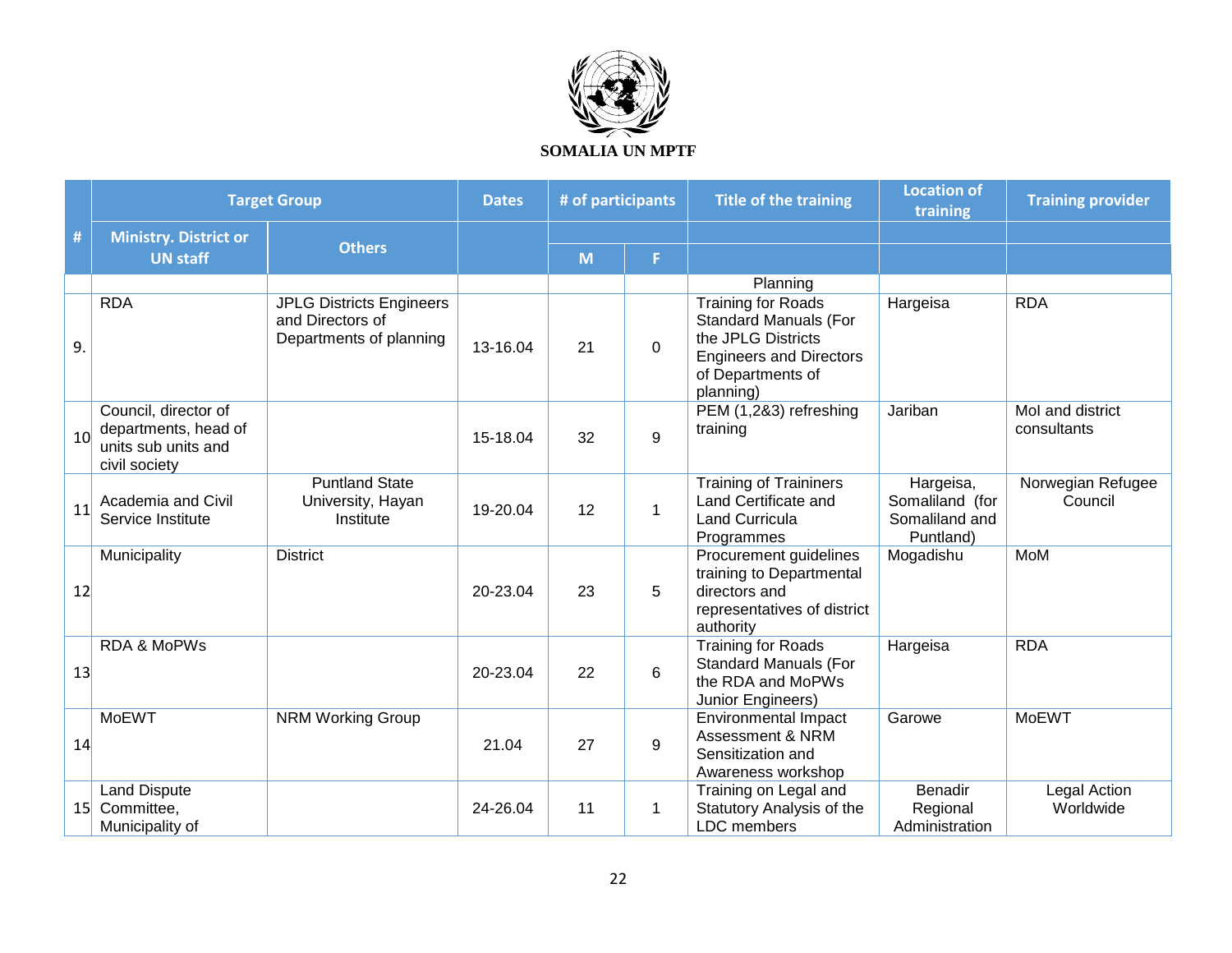

|    | <b>Target Group</b>                                    | <b>Dates</b>                                                                                  | # of participants |             | <b>Title of the training</b> | <b>Location of</b><br>training                                                                      | <b>Training provider</b> |               |
|----|--------------------------------------------------------|-----------------------------------------------------------------------------------------------|-------------------|-------------|------------------------------|-----------------------------------------------------------------------------------------------------|--------------------------|---------------|
| #  | <b>Ministry. District or</b>                           |                                                                                               |                   |             |                              |                                                                                                     |                          |               |
|    | <b>UN staff</b>                                        | <b>Others</b>                                                                                 |                   | M           | F                            |                                                                                                     |                          |               |
|    | Mogadishu                                              |                                                                                               |                   |             |                              |                                                                                                     | <b>Building</b>          |               |
| 16 | <b>MoEWT</b>                                           | <b>NRM WG Ministries</b>                                                                      | 25.04             | 11          | 4                            | <b>NRMWG Coordination</b><br>meeting/sensitization                                                  | Garowe                   | <b>MoEWT</b>  |
| 17 | <b>District</b>                                        | Borama LED Forum,<br><b>District Administration</b><br>and District department<br>of Planning | 26-28.04          | 18          | $\overline{2}$               | Validation workshop on<br><b>LED</b> capacity<br>assessment findings.                               | <b>Borama</b>            | <b>ALGASL</b> |
| 18 | <b>MoEWT</b>                                           | <b>NRM Working Group</b>                                                                      | 27-28.04          | 19          | 6                            | <b>NRM Planning</b><br>Framework Workshop                                                           | Garowe                   | <b>MoEWT</b>  |
| 19 | <b>RDA</b>                                             | Contractors                                                                                   | 27-29.04          | 28          | $\overline{2}$               | <b>Training for Roads</b><br><b>Standard Manuals (For</b><br>the RDA and MoPWs<br>Junior Engineers) | Hargeisa                 | <b>RDA</b>    |
| 20 | <b>MOI Somaliland</b>                                  |                                                                                               | 28.04;            | 6           | 3                            | <b>District Office</b>                                                                              | Mansoor hotel            | <b>UNDP</b>   |
| 21 | JPLG target districts                                  |                                                                                               | $2 - 4.05$        | 8           | $\mathbf 0$                  | Management and                                                                                      | - Hargeisa               |               |
| 22 | <b>Champion Office</b>                                 |                                                                                               |                   | $\mathbf 1$ | $\mathbf 0$                  | Administration                                                                                      |                          |               |
| 23 | <b>MoEWT</b>                                           | Social affairs Director,<br>MoEWT Coordinator,<br><b>Environmental wardens</b>                | 03.05             | 9           | 1                            | On job training: NRM<br>Reporting templates                                                         | Eyl                      | <b>MoEWT</b>  |
| 24 | <b>MoEWT</b>                                           | District council, CBOs,<br>Elders, Environmental<br>Guards, District Pastoral<br>Associations | 04.05             | 27          | $\overline{7}$               | <b>Environmental Impact</b><br>Assessment & NRM<br>Sensitization and<br>Awareness workshop          | Eyl                      | <b>MoEWT</b>  |
|    | 25 Municipality                                        | <b>District</b>                                                                               | 05-06.05          | 32          | 12                           | <b>Business licensing</b>                                                                           | Mogadishu                | <b>MOM</b>    |
| 26 | $\overline{of}$<br>Municipality<br>Mogadishu and MoiFA |                                                                                               | 07-12.05          | 28          | $\overline{2}$               | <b>Public Expenditure</b><br>management                                                             | Mogadishu                | <b>SOCA</b>   |
| 27 | <b>MoEWT</b>                                           | District council, CBOs,<br>Elders, Environmental<br>Guards, village<br>charipersons, District | 09.05             | 26          | 4                            | Galkayo NRM plans<br>validation workshop                                                            | Galkayo                  | <b>MoEWT</b>  |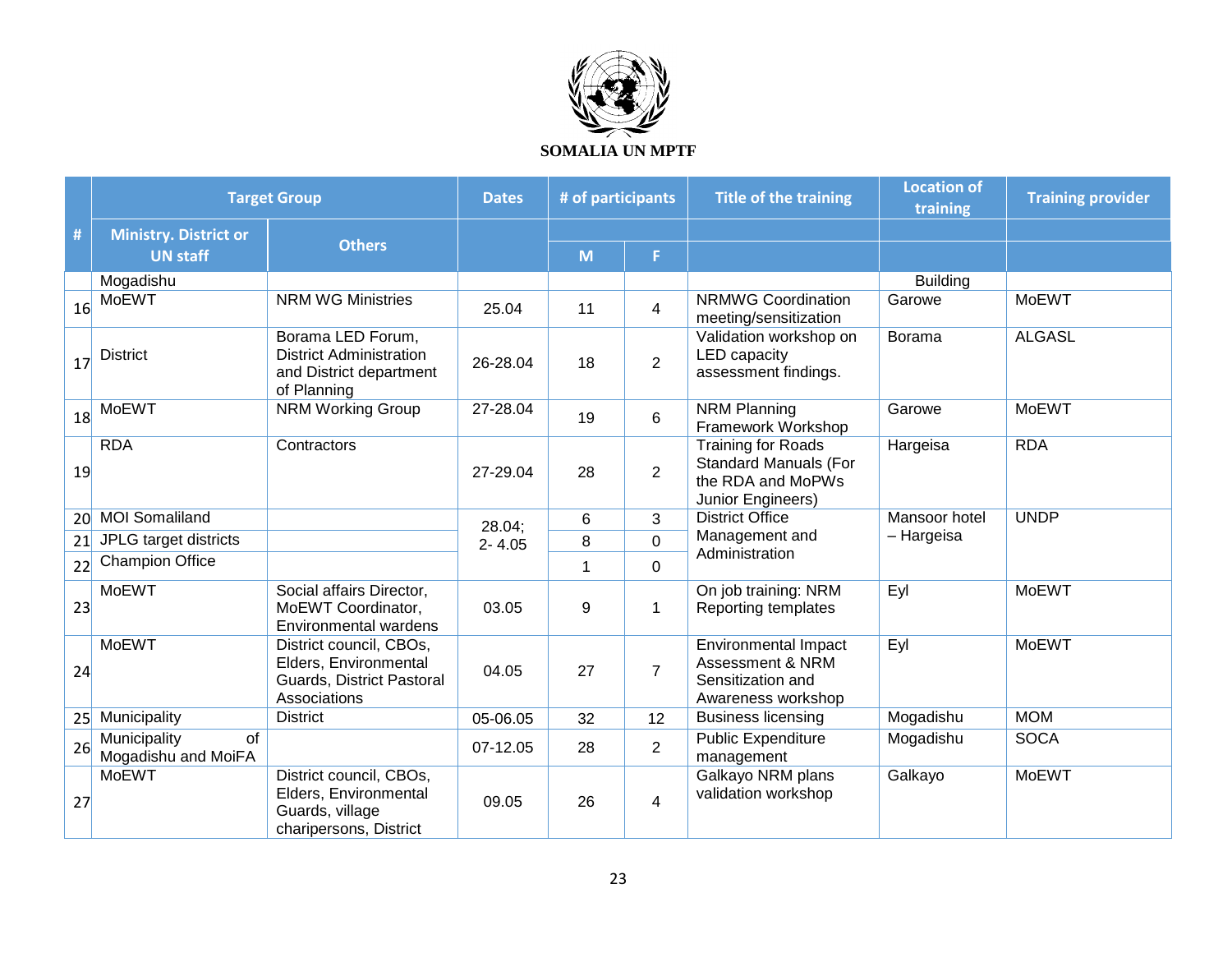

|                 | <b>Target Group</b>                                                                                                                                           |                                                                                                | <b>Dates</b>       | # of participants |    | <b>Title of the training</b>                                                               | <b>Location of</b><br>training                     | <b>Training provider</b>        |
|-----------------|---------------------------------------------------------------------------------------------------------------------------------------------------------------|------------------------------------------------------------------------------------------------|--------------------|-------------------|----|--------------------------------------------------------------------------------------------|----------------------------------------------------|---------------------------------|
| #               | <b>Ministry. District or</b>                                                                                                                                  | <b>Others</b>                                                                                  |                    |                   |    |                                                                                            |                                                    |                                 |
|                 | <b>UN staff</b>                                                                                                                                               |                                                                                                |                    | M                 | F. |                                                                                            |                                                    |                                 |
|                 |                                                                                                                                                               | <b>Pastoral Associations</b>                                                                   |                    |                   |    |                                                                                            |                                                    |                                 |
| 28              | Council, director of<br>departments, head of<br>units sub units and<br>civil society                                                                          |                                                                                                | 10-16.05           | 30                | 15 | PEM (1,2&3) refreshing<br>training                                                         | Garowe                                             | Mol and district<br>consultants |
| 29              | <b>NA</b>                                                                                                                                                     | Secondary graduates                                                                            | 16-18.05           | 35                | 16 | Social media promotion-<br>To trigger civic right<br>online discussions.                   | Mogadishu                                          | <b>KAAH</b>                     |
| 30 <sup>l</sup> | Governorates of<br>Somaliland and<br>Puntland, Ministry of<br>Agriculture,<br>Environment, Public<br>Works, Interior, Local<br>Government, UN,<br><b>NGOs</b> |                                                                                                | 23.05              | 32                | 3  | Launching ceremony of<br>the Land Certificates<br>Programme for<br>Somaliland and Puntland | Garowe                                             | Norwegian Refugee<br>Council    |
|                 | Jubbaland ministers,<br>31 parliamentarians and<br>senior LG officials                                                                                        |                                                                                                | 25-26.05           | 34                | 6  | Jubbaland<br>Decentralization<br>dialogue forum                                            | Kismayo                                            | MoIFA UNDP                      |
| 32              | Mol-FMS:<br>MoIFA;<br>representatives from<br>states and local NGOs                                                                                           |                                                                                                | $30.05 -$<br>04.06 | 25                | 06 | <b>Civic Education ToT</b>                                                                 | Mogadishu                                          | IDC                             |
| 33              | <b>District</b>                                                                                                                                               | Gabiley LED Forum,<br><b>District Administration</b><br>and District department<br>of Planning | 02-04.06           | 15                | 3  | Validation workshop on<br><b>LED</b> capacity<br>assessment findings.                      | Gabiley                                            | <b>ALGASL</b>                   |
| 34              | Government of<br>Somaliland, Ministry of<br>Agriculture,<br>Environment, Public                                                                               | University of Hargeisa,<br>Legal aid clinic, HLG,<br><b>LUMI LDT</b>                           | 02-10.06           | 19                | 1  | <b>Land Certificate</b><br>Programmes                                                      | Hargeisa<br>University,<br>Hargeisa,<br>Somaliland | Norwegian Refugee<br>Council    |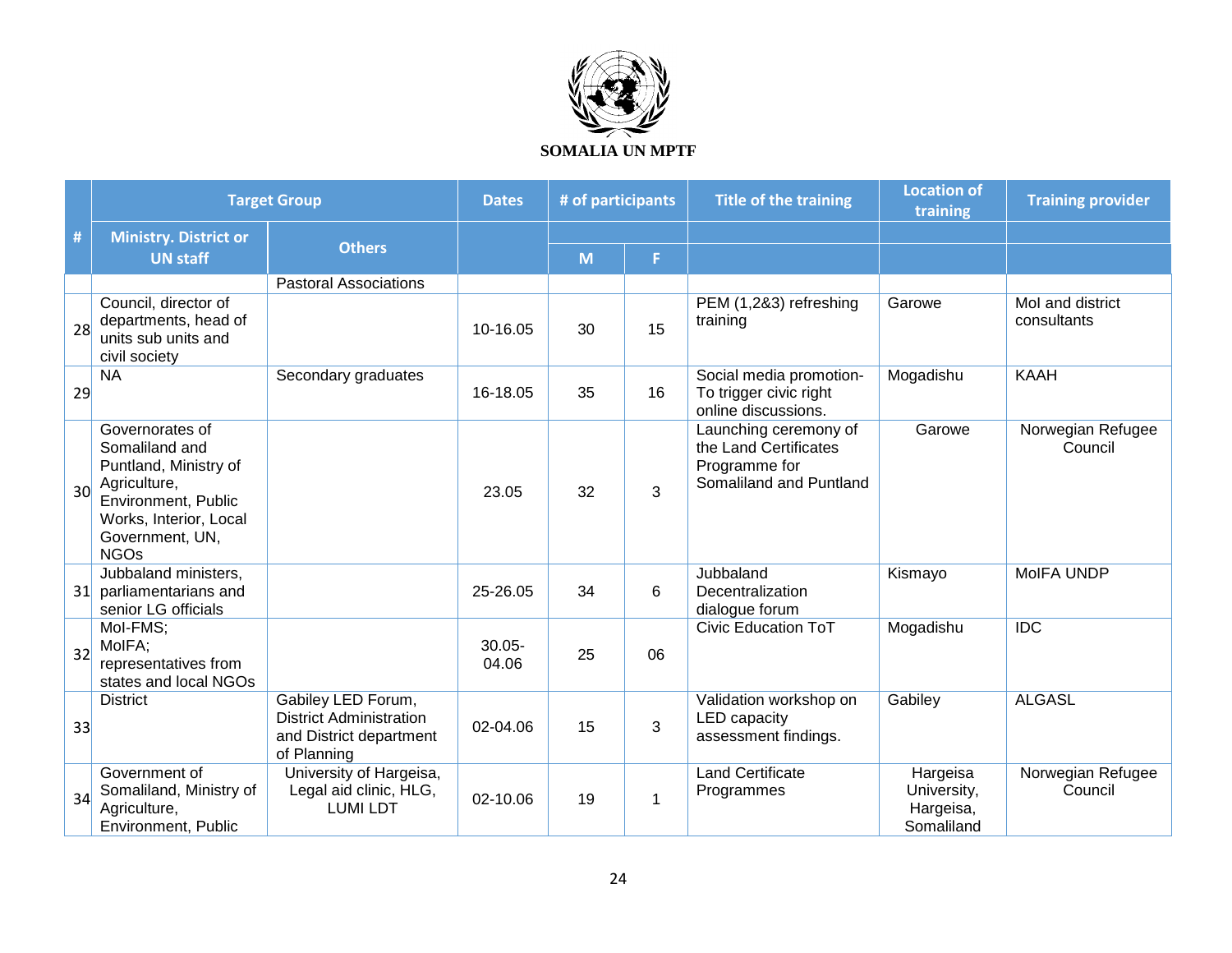

|                 | <b>Target Group</b>                                                                                                                              |                                                                                                | <b>Dates</b> | # of participants |                | <b>Title of the training</b>                                                            | <b>Location of</b><br>training                                  | <b>Training provider</b>     |
|-----------------|--------------------------------------------------------------------------------------------------------------------------------------------------|------------------------------------------------------------------------------------------------|--------------|-------------------|----------------|-----------------------------------------------------------------------------------------|-----------------------------------------------------------------|------------------------------|
| #               | <b>Ministry. District or</b>                                                                                                                     |                                                                                                |              |                   |                |                                                                                         |                                                                 |                              |
|                 | <b>UN staff</b>                                                                                                                                  | <b>Others</b>                                                                                  |              | M                 | F              |                                                                                         |                                                                 |                              |
|                 | Works, Interior, Local<br>Government, UN,<br><b>NGOs</b>                                                                                         |                                                                                                |              |                   |                |                                                                                         |                                                                 |                              |
| 35              | Government of<br>Puntland, Ministry of<br>Agriculture,<br><b>Environment, Public</b><br>Works, Interior, Local<br>Government, UN,<br><b>NGOs</b> | <b>Puntland State</b><br>University, CDR                                                       | 02-10.06     | 23                | $\overline{2}$ | <b>Land Certificate</b><br>Programmes                                                   | <b>Puntland State</b><br>University,<br>Garowe,<br>Puntland     | Norwegian Refugee<br>Council |
| 36              | <b>District</b>                                                                                                                                  | Berbera LED Forum,<br><b>District Administration</b><br>and District department<br>of Planning | 09-11.06     | 17                | 3              | Validation workshop on<br><b>LED</b> capacity<br>assessment findings.                   | Berbera                                                         | <b>ALGASL</b>                |
| 37              | <b>Land Dispute</b><br>Committee, Land<br>Department and<br><b>Training Department</b><br>Municipality of<br>Mogadishu                           |                                                                                                | 11-13.06     | 20                | 1              | Geographic Information<br>Systems training                                              | <b>Benadir</b><br>Regional<br>Administration<br><b>Building</b> | <b>UN-Habitat</b>            |
| 38 <sup>2</sup> | <b>District</b>                                                                                                                                  | Burao LED Forum,<br><b>District Administration</b><br>and District department<br>of Planning   | 12-14.06     | 15                | 5              | Validation workshop on<br><b>LED</b> capacity<br>assessment findings.                   | <b>Burao</b>                                                    | <b>ALGASL</b>                |
| 39 <sup>°</sup> | Adado district council,<br>district administration<br>staff and<br>representatives from<br>village councils                                      |                                                                                                | 14-19.06     | 46                | 19             | <b>Public Expenditure</b><br>Management (PEM) and<br>Human Resource<br>management (HRM) | Adaado                                                          |                              |
| 40              | <b>PHA</b>                                                                                                                                       | <b>MoPW</b>                                                                                    | 16.06        | 17                | 3              | Validation workshop for<br>the Legal /Pol draft                                         | Garowe                                                          | <b>PHA</b>                   |